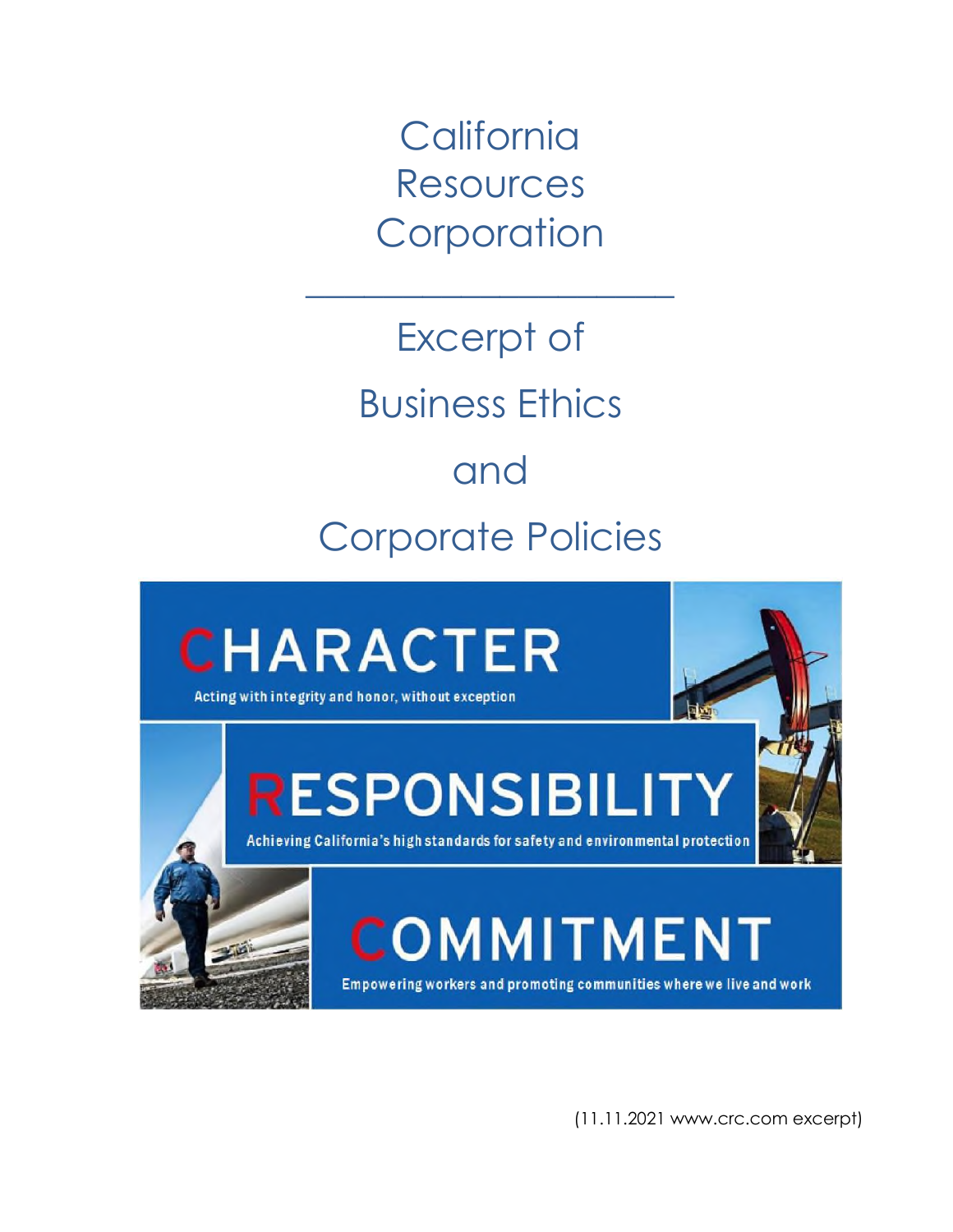**Contents** 

#### **1 Statement of Integrity**

- 2 Business Ethics How we do business
- 3 Who must follow our policies?
- 3 What are your responsibilities?
- 4 Reporting violations
- 5 What happens when a possible violation is reported?
- 5 Waivers

### **6 Business Ethics**

- 6 Working fairly with Customers, Suppliers, Competitors and other Commercial **Counterparties**
- 7 Gifts, Favors, Hospitality and Entertainment
- 8 Working with the Government, Lobbying and Political Contributions
- 10 What is a conflict?
- 11 When is it not a conflict?

### **13 Following the Law**

- 13 Compliance with Laws, Rules and Regulations
- 13 Insider Trading
- 15 Reserves Estimates
- 15 Antitrust Compliance
- 16 External Public Communications

### **18 Respecting Our Colleagues and Neighbors**

- 18 Equal Opportunity Employment
- 18 Health, Safety and Environmental
- 20 Conducive Workplace

### **22 Protecting Our Assets**

- 22 Confidential Company Information
- 22 Approvals for Corporate Actions
- 22 Travel & Entertainment
- 23 Control of Corporate Assets Supply Chain, Inventories and GAAP
- 24 Risk Control Related to Marketing
- 24 Records Management

### **25 Definitions**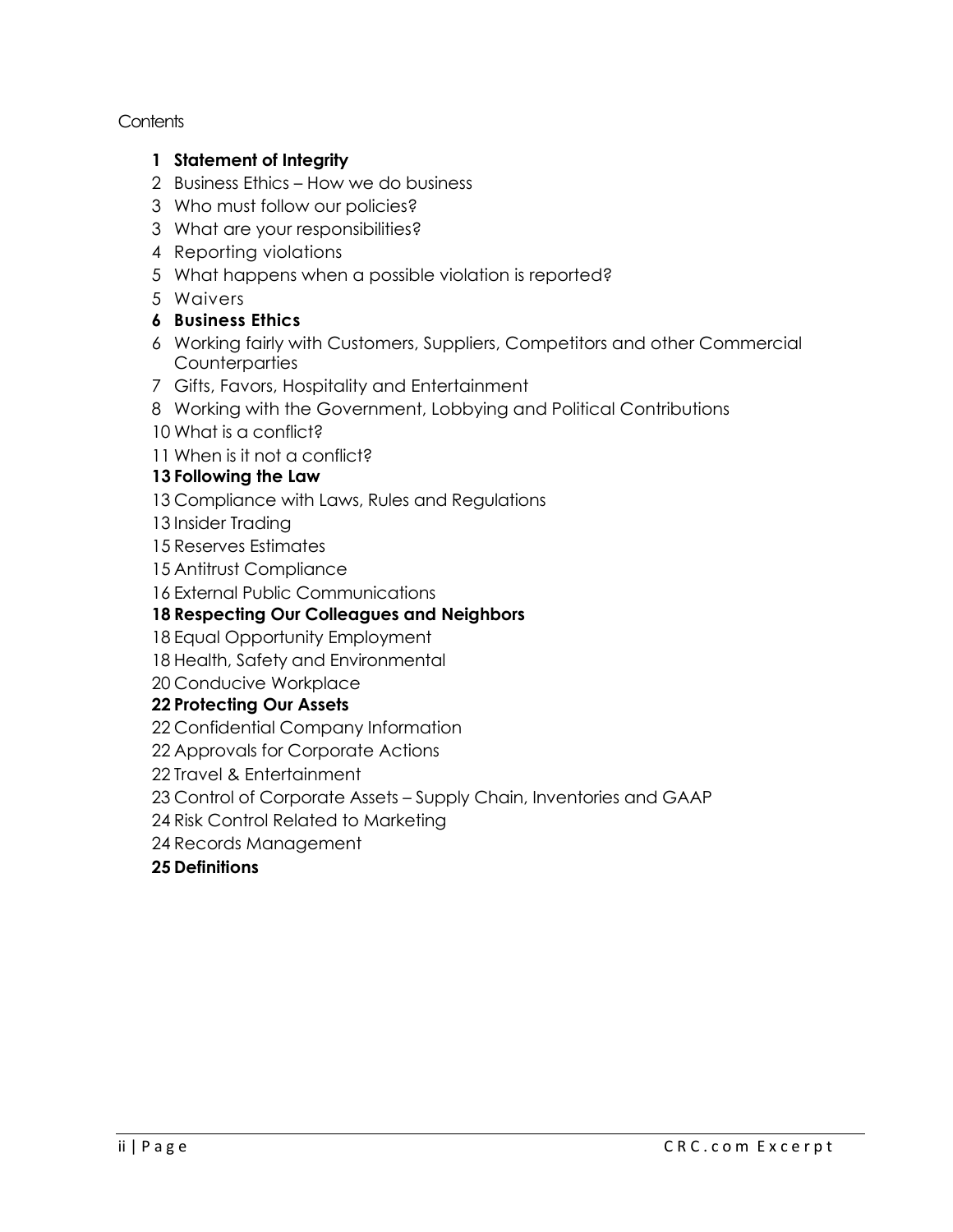## **Statement of Integrity**

**California Resources Corporation** carries on a tradition of producing oil and gas in California that stretches back many decades. We have an obligation to carry that tradition into the future in a way that makes us all proud of our company and our operations, focusing on our core values:

**Character:** We must make the right decisions in our business dealings every day, even when the right decisions lead us down the more difficult path.

**Responsibility:** We must be honest, transparent and fair in our dealings both inside and outside the company. We must treat one another with respect.

**Commitment:** We all must be committed to the success of our company and upholding our core values every day.

That is why I ask, and require, each person in our company to commit personally to follow our business ethics code and the corporate policies set forth in this manual and elsewhere. We will periodically ask you to confirm your familiarity with our code and policies.

Our code and policies are a guide and statement of the *spirit* of our commitment. They will not cover every decision we face, but they will outline to each of us how we, as a company, have committed to respond to the daily pressures of business. Do not let anything – not "making our numbers," competitive instinct or a direct order from a company representative – compromise your commitment to integrity. Use good judgment. Comply with the spirit – as well as the letter - of these policies.

When we speak of our company goals, and they will be ambitious, we mean them to be achieved honestly, honorably and with business integrity. No business goal is worth compromising your integrity or our company's core values.

*Mark A. (Mac) McFarland President and Chief Executive Officer*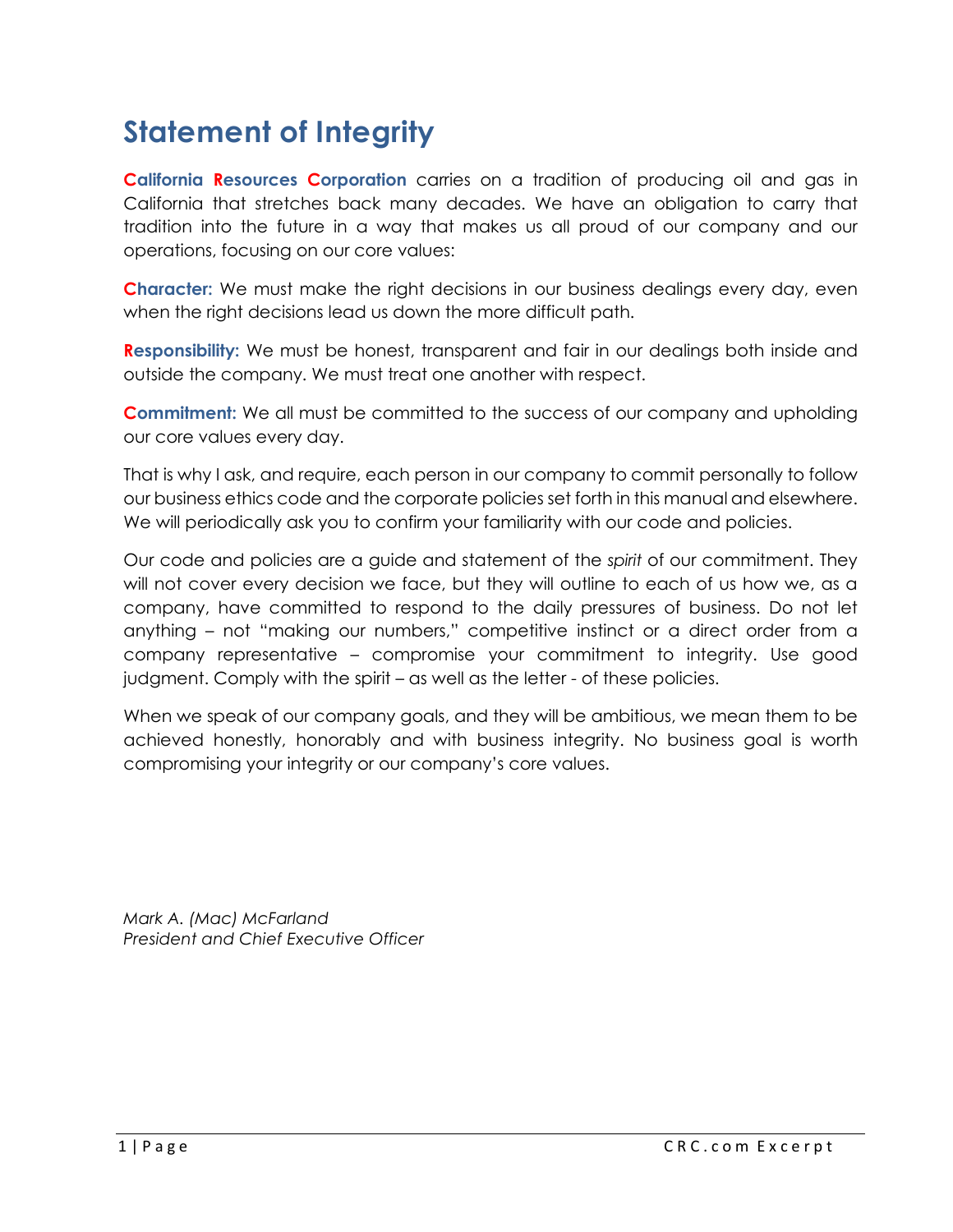## Business Ethics – How we do business

### **Character**

- Choose the hard "right" over the easy "wrong."
- Be honest, transparent and fair in all business activities and relationships.
- Do not try to accomplish indirectly what is prohibited directly.
- Avoid all conflicts of interest between work and personal affairs.

#### **Responsibility**

- Always obey the laws, rules and regulations that govern our business conduct regardless of potentially conflicting business considerations.
- Intervene if you see a potentially unsafe act or condition. You have the authority and the responsibility to stop any work or action to prevent an accident or environmental incident.
- Protect our communities, co-workers, assets and the environment.
- Obtain appropriate authority to use our assets for Company business.
- Accurately represent your authority within the Company and your authority to speak for us.

#### **Commitment**

- Help create an environment where everyone feels accepted and safe to work.
- Live our Code of Ethics every day.
- Engage proactively with our neighbors, regulators and other stakeholders to serve as an active and supportive community partner.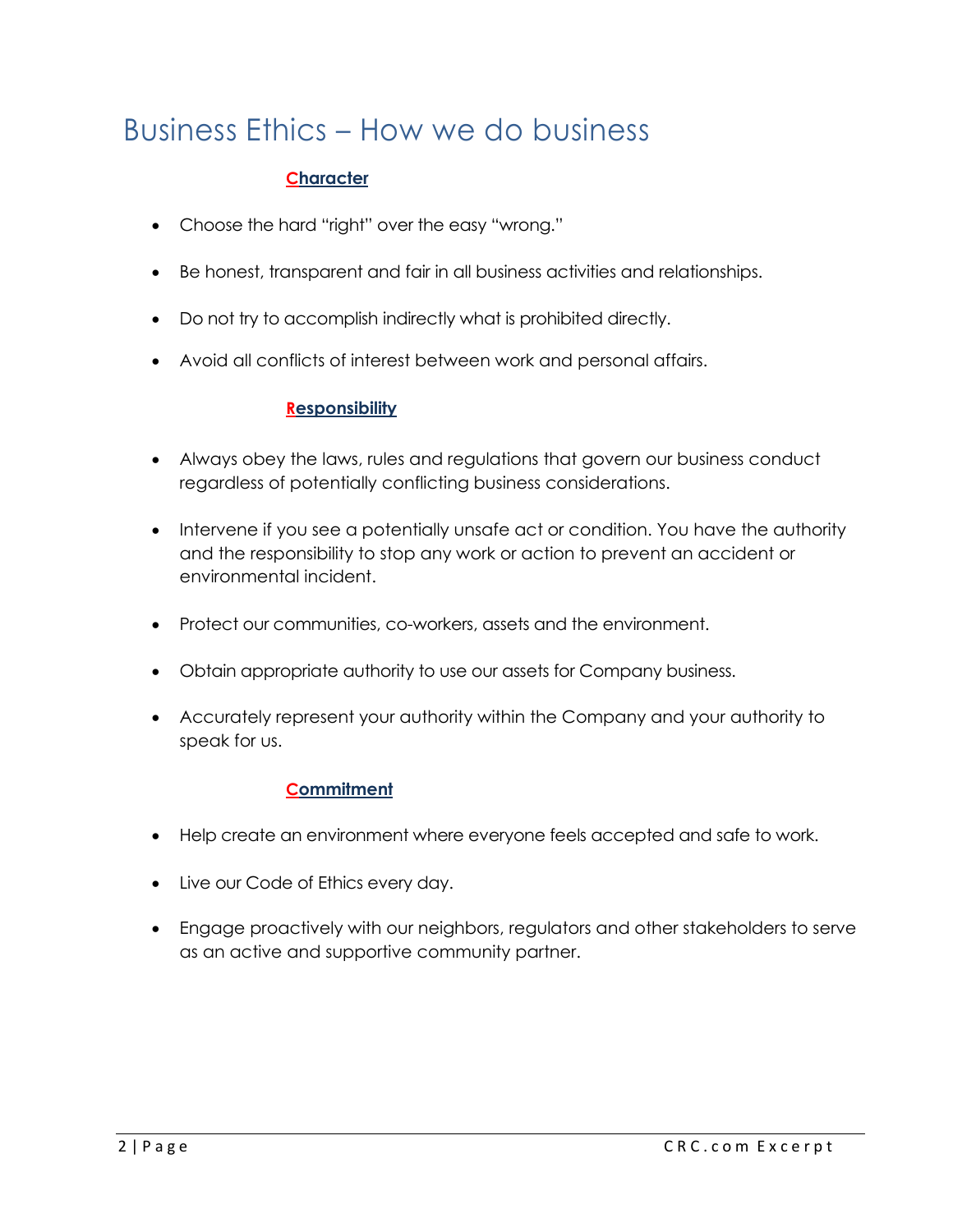## Who must follow our policies?

- You and our other directors, officers and employees, our Subsidiaries and Company-controlled entities and ventures.
- Our non-employee Representatives.
- Certain contractors, agents, consultants and non-Company-controlled entities and ventures as identified in the policies or in our contracts.

### What are your responsibilities?

- Understand and comply with these policies overall and specifically as they and other Company policies relate to your role with the Company.
- Ask any questions about ethics or our policies to your manager or our legal department.
- Promptly raise concerns about potential violations of policy or law to your manager, the Compliance Officer, a member of the Compliance Committee, our legal counsel, human resources, a director or on our 24/7/365 **anonymous hotline**.
- Cooperate with internal investigations.
- If you are a leader within the Company:
	- o Create a culture of compliance in which employees understand their responsibilities and feel comfortable raising concerns without fear of retaliation.
	- o Identify compliance risks and seek to mitigate them.
	- o Monitor to ensure compliance.
	- o Respond to perceived non-compliance. Act promptly and notify the appropriate Company partners in the human resources, HSE, legal, insurance, finance or other departments.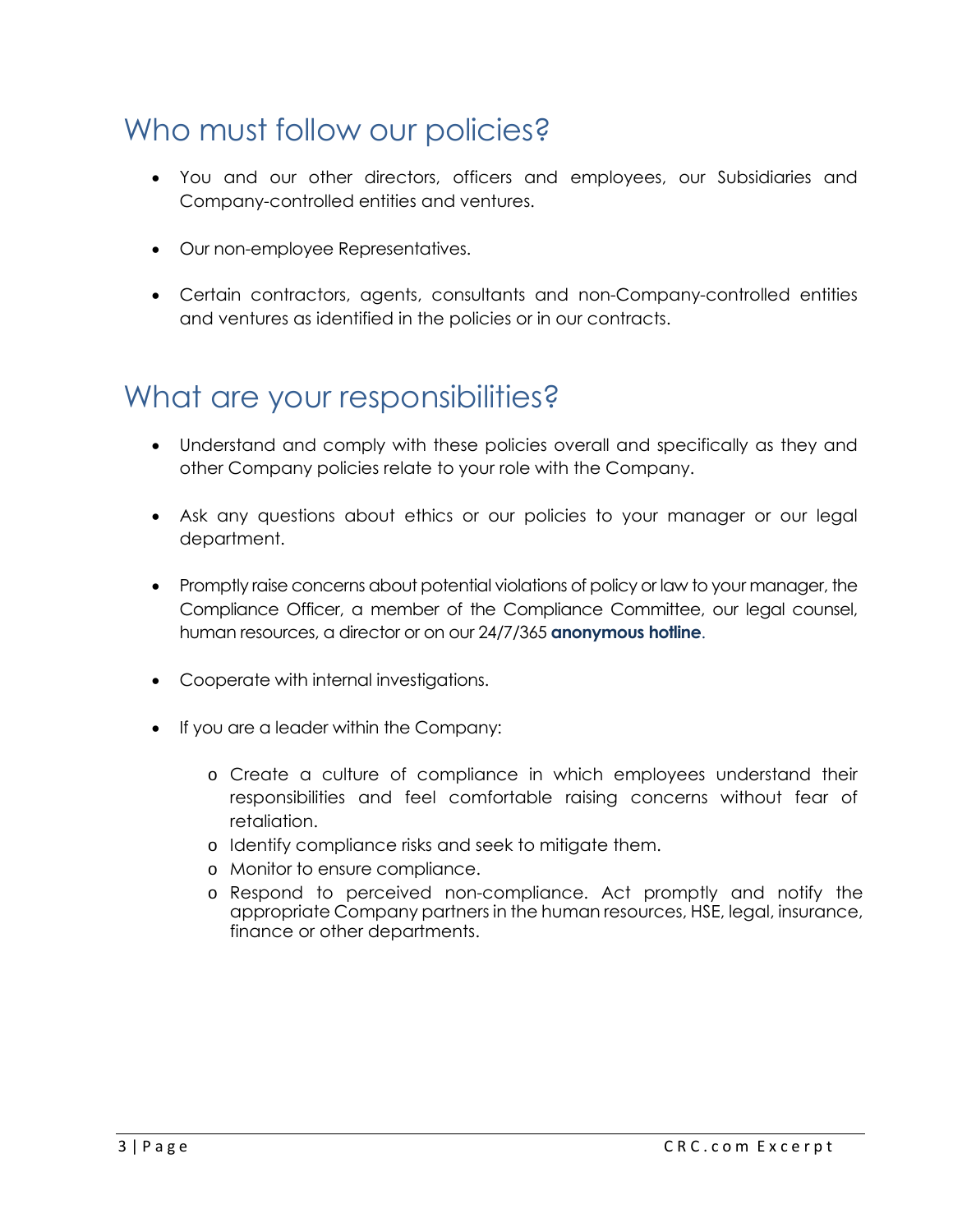# Reporting violations

The Company expects and actively promotes ethical behavior.

Each director, officer and other employee must report violations of applicable laws, rules and regulations, this code and policies or any other code, policy or procedure of the Company to his or her manager, the Compliance Officer, a member of the Compliance Committee, our legal counsel, human resources, a director or on our 24/7/365 **anonymous hotline**. Information will always be posted and available on our intranet to tell you how to reach legal counsel, the Compliance Officer or our anonymous hotline. You can report using the following information:

#### **Anonymous Hotline**

844.339.6268

California Resources Corporation 1 World Trade Center, Suite 1500 Long Beach, CA 90831

We **absolutely prohibit retaliation** for providing truthful information related to ethical concerns or making good faith reports of possible violations.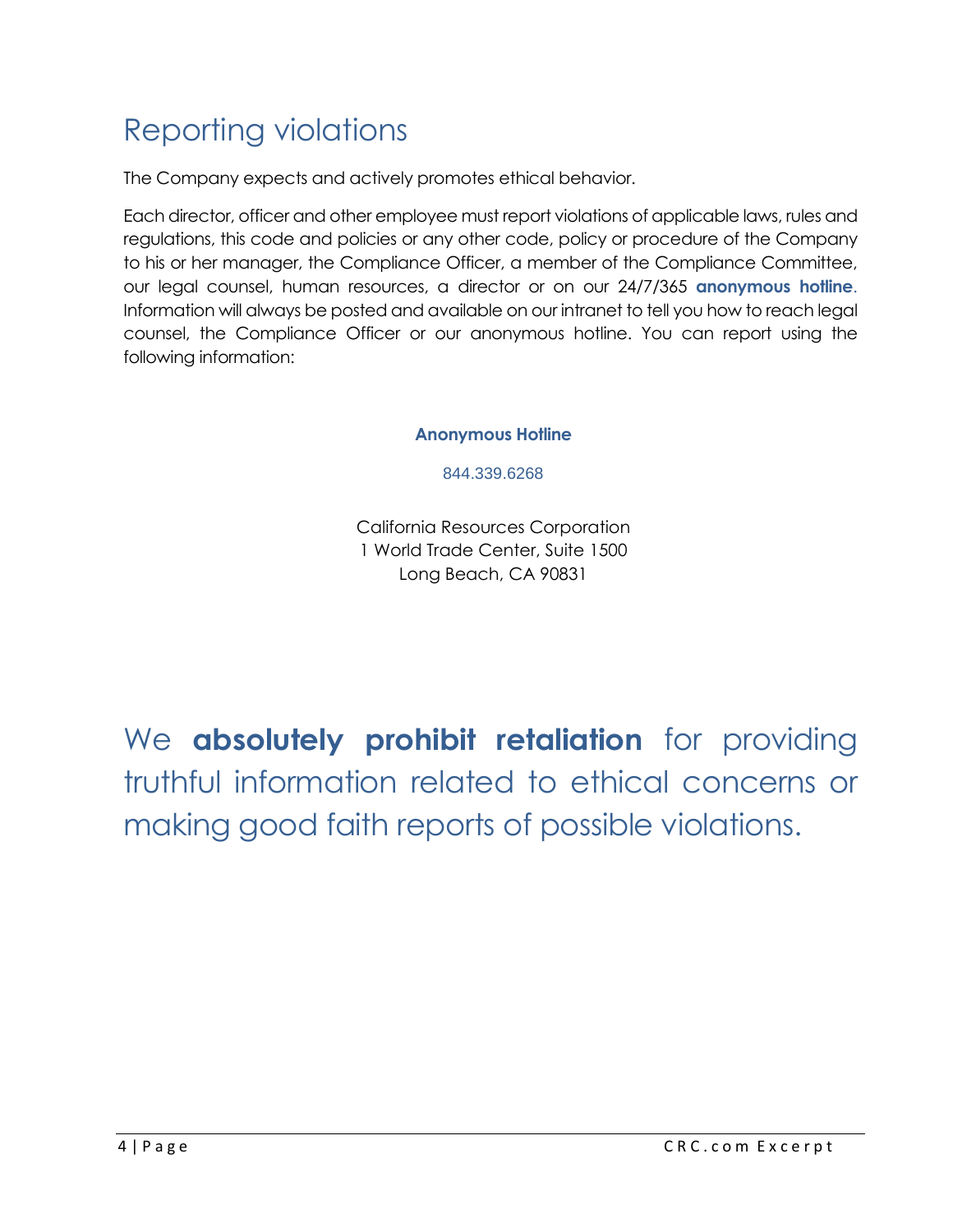## What happens when a possible violation is reported?

- All reports are objectively investigated.
- Depending on the concern:
	- o A team may be created to look into the concern,
	- o The team or investigator will determine the facts by conducting interviews and reviewing documents as applicable,
	- o The team or investigator may recommend corrective actions or penalties,
	- o The person raising the concern may receive feedback as appropriate,
	- o A violation may be reported to Governmental authorities if warranted.
- Directors, officers and employees who (1) violate the policies, (2) request others to violate the policies, (3) fail to promptly report violations, (4) fail to cooperate in investigations, (5) knowingly report false information or (6) retaliate against those who raise concerns - are subject to discipline up to and including termination of employment, reimbursement of compensation previously received or loss of a board seat.
- If you are involved in a violation of policy that you voluntarily report, the Company will consider the fact you reported the violation when determining appropriate disciplinary action.

### **Waivers**

If, for unusual or unique circumstances, you cannot reasonably comply with a policy, inform your manager as soon as possible. Your manager must submit a written memorandum requesting a waiver to the Compliance Officer who will in turn forward it to the appropriate officers or our board of directors. Waivers must be written and include a time limitation on validity. Copies of approved waivers will be maintained by the Compliance Officer. Waivers may not be granted to our executive officers or directors except by our board of directors and must be reported as required by the rules of the NYSE and the SEC. No waivers will be granted from our policies that would permit violation of the laws, rules or regulations governing our operations.

In the event of a policy violation that cannot be immediately corrected, notify appropriate Company managers and take timely action to investigate and, as warranted, develop, document and implement a corrective action plan to appropriately resolve the non-compliance. You do not need to seek a waiver while implementing these actions.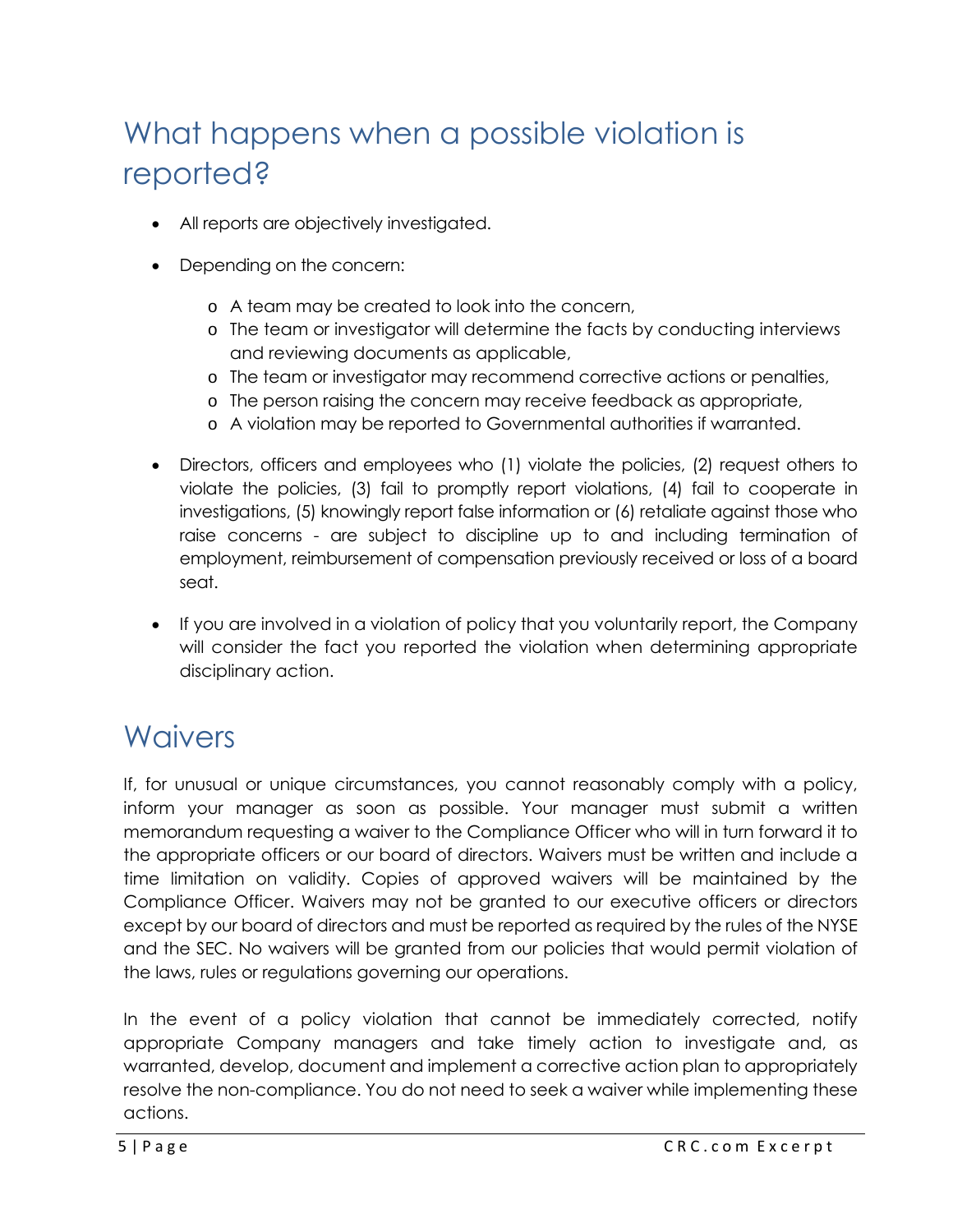## **Business Ethics**

# Working fairly with Customers, Suppliers, Competitors and other Commercial **Counterparties**

Deal fairly with our Commercial Counterparties. Do not conceal, manipulate, misrepresent facts, abuse privileged information or use other unethical practices when dealing with our Commercial Counterparties.

Direct or indirect commercial bribery is prohibited and may subject to you to criminal prosecution. Do not offer or give, or ask for or receive, anything of value to or from any director, officer or other employee or agent of a Commercial Counterparty or their Relatives in order to (1) gain an improper competitive advantage, (2) give or obtain a kickback or (3) induce the director, officer or other employee to violate his or her duty to his or her employer, or to commit fraud.

#### To do

- Clearly, completely and fully document the material terms of every agreement.
- Have the legal department review all agreements prior to execution except form contracts handled as required by the supply chain management department and other agreements or form documents exempted by the legal department from time to time.
- If you offer or give, or ask for or receive, anything of value, to or from any Company business contact you must consider whether that action could be improper. Consider whether gifts, hospitality or entertainment could be considered unethical or a bribe. Receiving a discount from a CRC Commercial Counterparty, for which you have direct or indirect oversight responsibility, on any goods or services purchased for personal use could be considered unethical, a bribe or a kickback.

#### Do not

- Do not pay Commercial Counterparties in cash or cash equivalents.
- Do not create "secret", "side" or unwritten contracts, agreements, arrangements, amendments or modifications.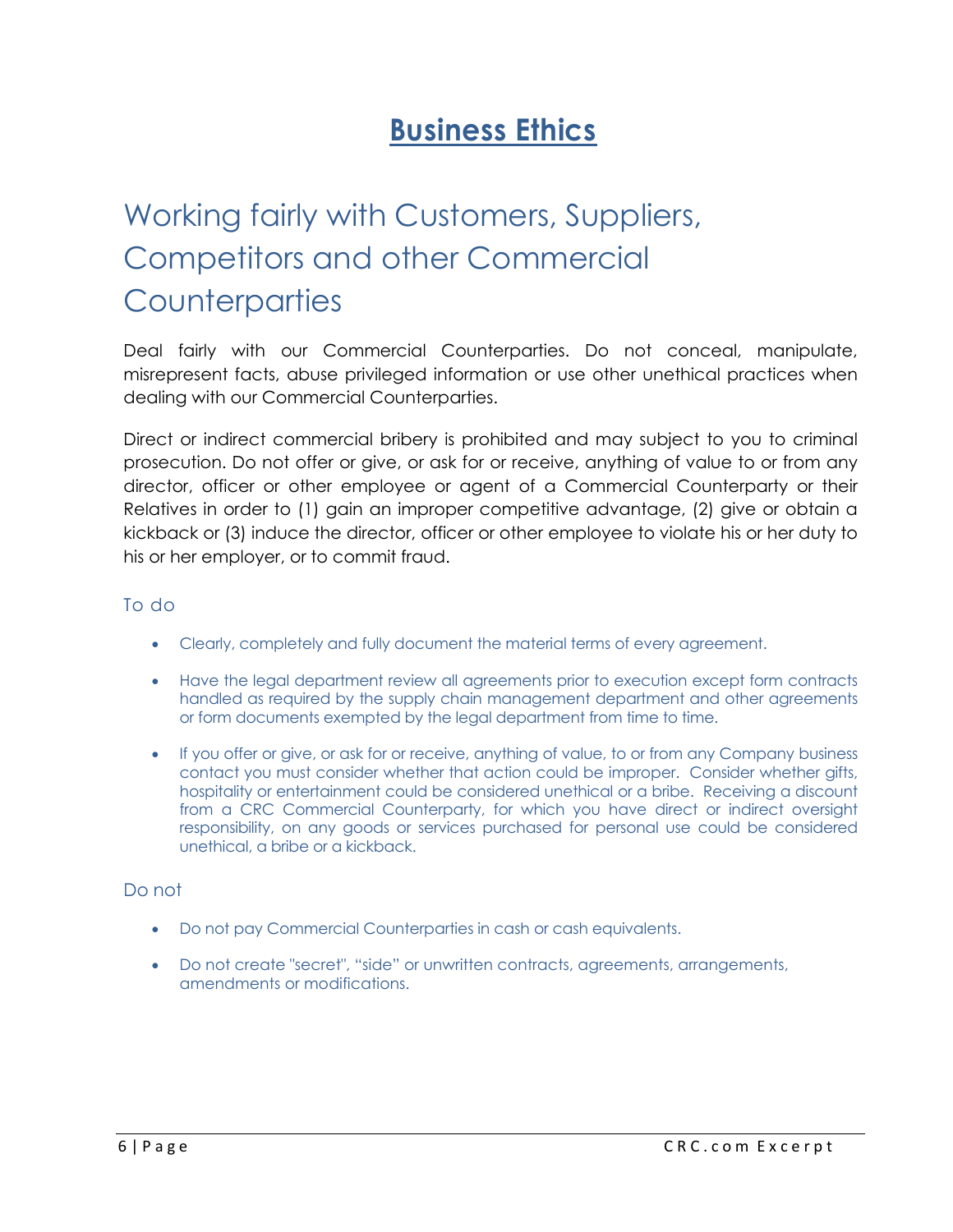# Gifts, Favors, Hospitality and Entertainment

There are times when corporate hospitality with current or prospective Commercial Counterparties is appropriate. Interaction with Government officials is discussed in "Working with the Government, Lobbying and Political Contributions."

It is acceptable, assuming it does not become excessive, to give or receive a corporate gift, favor, hospitality or entertainment that:

- does not violate applicable laws, rules or regulations;
- is not cash or a cash-equivalent gift such as a gift certificate, voucher or gift card;
- cannot be construed as a bribe or payoff considering all the circumstances;
- is infrequent (in respect of the same recipient);
- does not obligate the recipient in any manner; and
- is reasonable and appropriate for the individuals involved, customary for the business at hand and arises in the usual and ordinary course of business.

See "To do" for gifts, favors, hospitality and entertainment from a vendor or supplier valued at over \$100 per employee, including those received via raffles, door prizes or otherwise in connection with attending an event. The Company matching gift program is addressed in our employee handbook.

#### To do

- If the gift, favor, hospitality or entertainment you receive from a vendor or supplier is valued at over \$100 per employee, seek approval from your manager in advance or, if not practical, disclose to your manager who will determine necessary action.
- If the gift, favor, hospitality or entertainment you receive from a vendor or supplier is valued at over \$250 per employee:
	- o Request a summary of the cost of the gift, favor, hospitality or entertainment.
	- o Seek approval from the Compliance Officer in advance or, if not practical, disclose to the Compliance Officer who will determine necessary action.
- Treat any gift, favor, hospitality or entertainment given to your Relative as if it were a gift to you for purposes of this policy.
- Encourage joint ventures and joint interests we do not control to comply with this policy.

#### Do not

- Never offer, give or accept a gift, favor, hospitality or entertainment directly or indirectly that could be construed as a bribe.
- Do not permit Commercial Counterparties to cause the Company to violate this policy.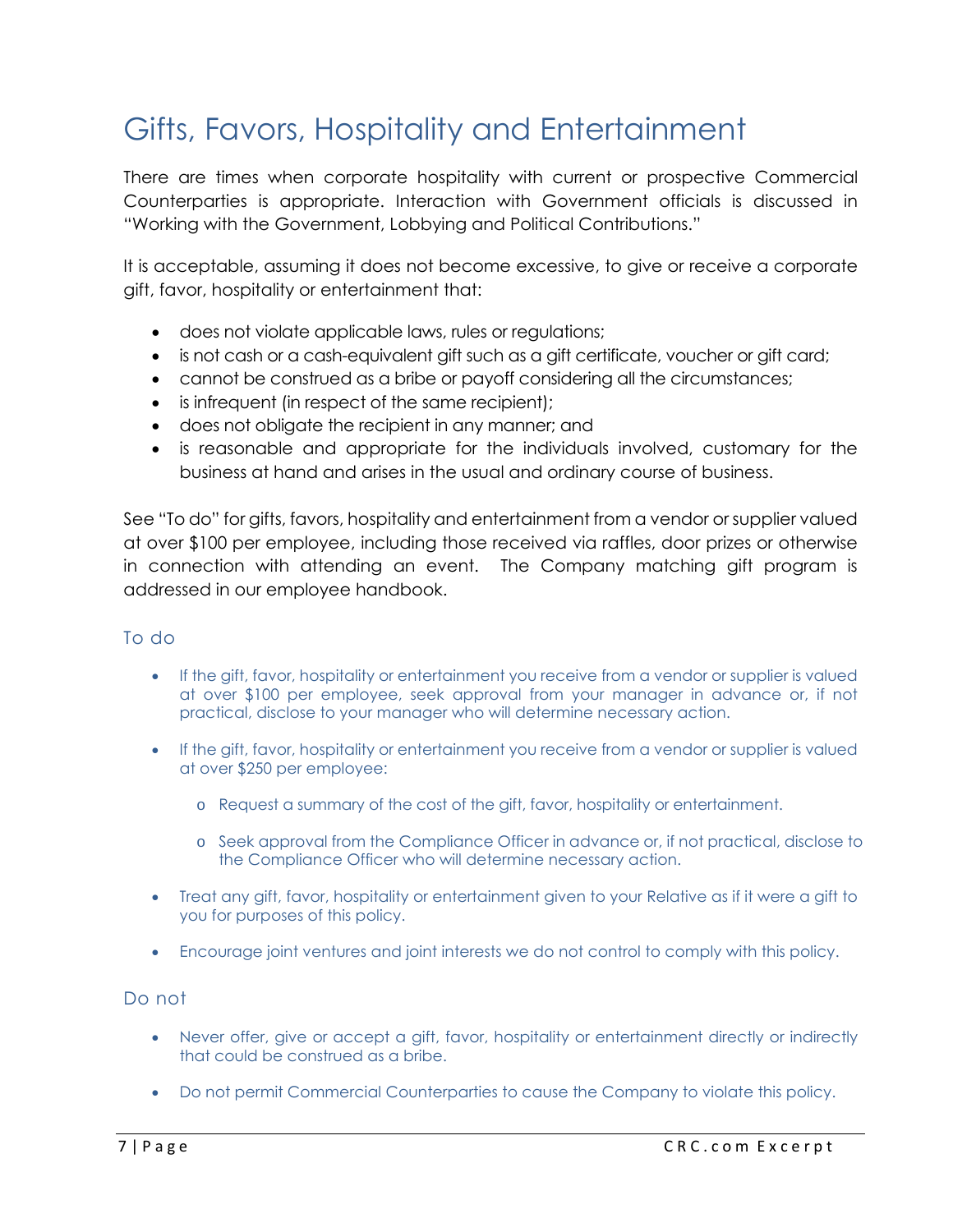# Working with the Government, Lobbying and Political Contributions

Direct or indirect bribery of Government officials or labor unions may be a crime. Do not offer or give anything of value to any Government official or labor union representative in order to (1) influence any official act or (2) induce an official or representative to violate his or her duty or to commit fraud. Also, Government agencies often have strict standards that prohibit their employees from soliciting or accepting gratuities such as entertainment, meals, transportation, gifts or other business courtesies. For example, as of January 2017, California law limited the ability of state officials to receive gifts valued at more than \$470 per year; and local municipalities are often more restrictive.

Political contributions, lobbying and other political activities are subject to federal, state and local laws and our policy. Federal law prohibits us from making any direct contribution or expenditure to a candidate or candidate's campaign in any federal election.

Lobbying is a highly regulated activity that is overseen by the government affairs department and may require reporting and disclosure by individuals and the Company. Contact with Government officials intended to influence Government legislation or regulation may constitute lobbying. The Company's executive management will designate those who are authorized to lobby on the Company's behalf. Use of our resources for political activities and contact with Government officials must comply with law and our policy. Do not make political contributions or engage in lobbying or other political activities on our behalf without express authorization from our government affairs department.

We will not directly or indirectly reimburse or compensate you for any personal political contribution.

Working with Foreign Officials or entering into Foreign Contractual Arrangements creates additional legal risk and may only be taken in consultation with the legal department.

#### To do

- Make appropriate efforts to cause the Company and our affiliates to comply with applicable laws, rules or regulations when (1) they make agreements with, or (2) they or their employees make or receive payments, gifts or entertainment to or from Government officials or labor unions or their representatives.
- If the Company participates in, but does not control, an entity or venture, exercise the rights available to us to cause the entity or venture to act in accordance with our policies and seek to gain additional control rights to help ensure compliance with law.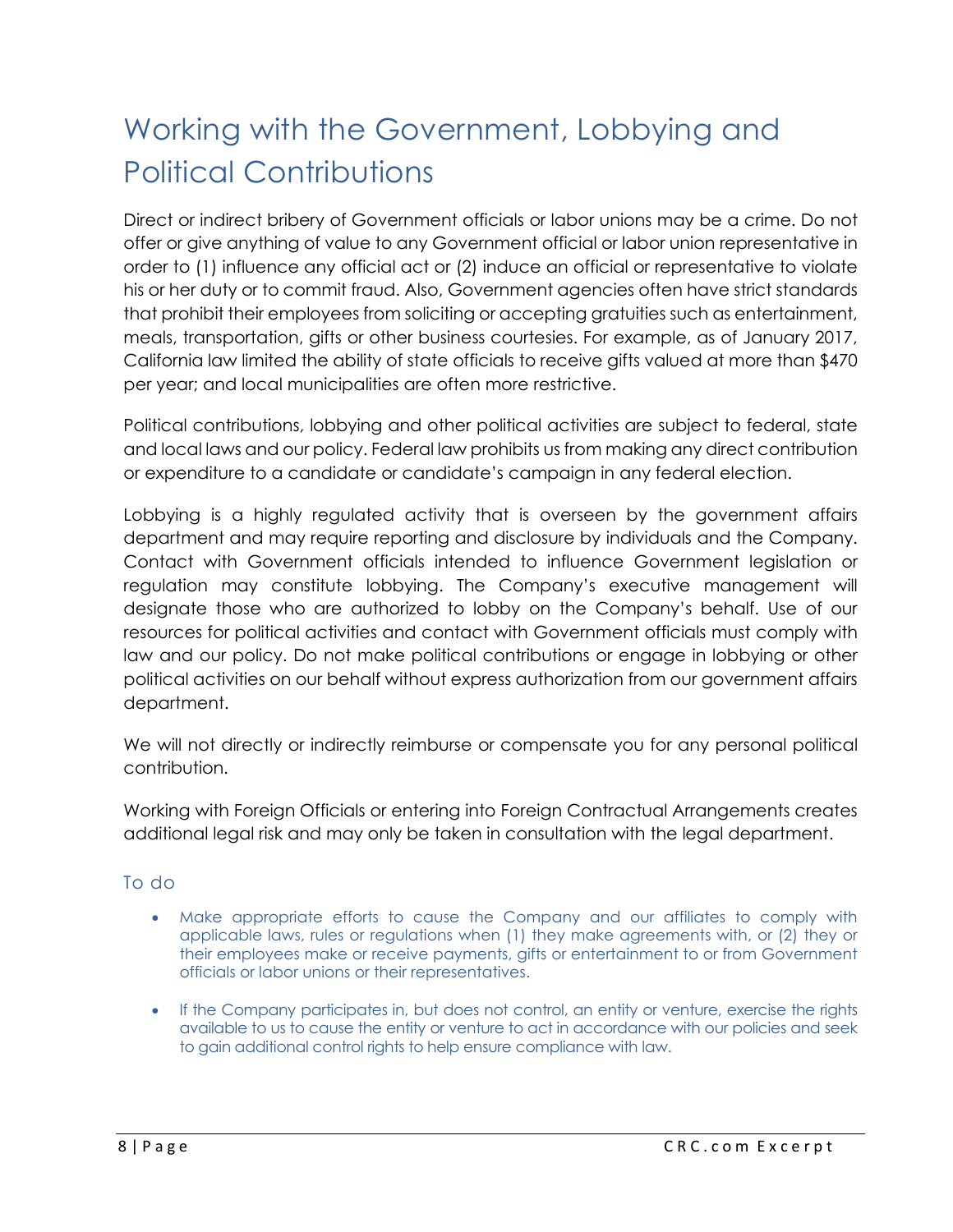- Treat gifts (including all things of value (even hiring)), hospitality or entertainment to a Relative of a Government or labor union representative, as a gift to the official or representative.
- Promptly report any request or solicitation for any political contribution to any candidate, political campaign or political party to the government affairs department
- Promptly report any request or solicitation by a Government official or labor union representative (or a Relative of such an official or representative) to the government affairs and legal departments.
- Have any transaction with a Foreign Official approved in advance by the legal department and properly record all such transactions.
- Remember that Foreign Contractual Arrangements include arrangements with Commercial Counterparties from Canada or Mexico.
- Encourage joint ventures and joint interests we do not control to comply with this policy.

#### Do not

- Do not agree to arrangements that disguise the nature of a transaction. Situations that warrant legal department review to avoid violating this prohibition include the use of undisclosed principals, assignments of contractual obligations or fee payments to third parties, unusual multiple payments, large up-front payments or the use of non-domestic bank accounts.
- Do not provide gifts, hospitality or entertainment to an individual or entity (including a charitable organization) at the request of a Government official or labor union representative (or a Relative of an official or representative) without consulting with the government affairs and legal departments.
- Do not permit Commercial Counterparties to cause the Company to violate this policy.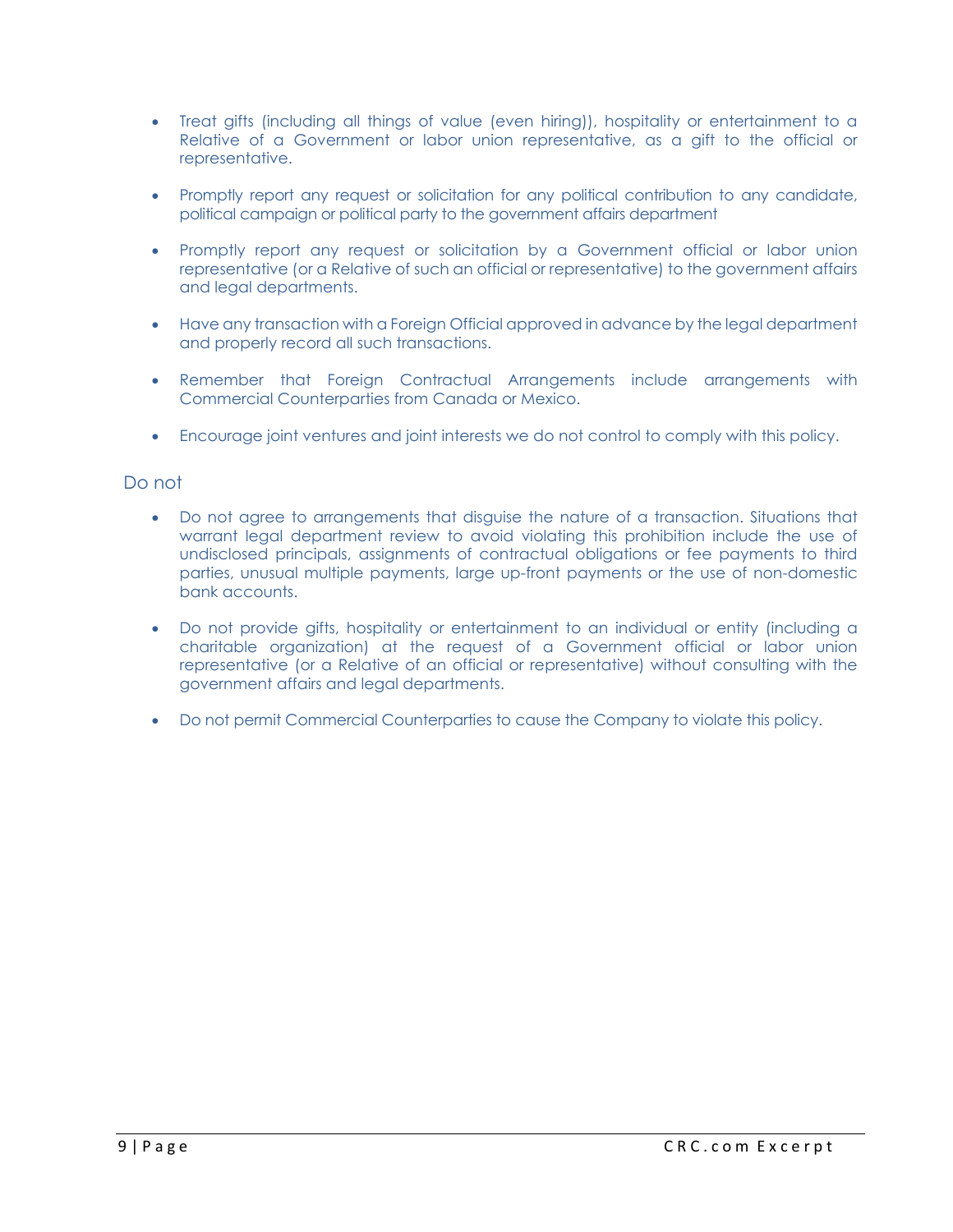## What is a conflict?

We each have a primary duty to serve the Company and advance shareholder interests at all times to the best of our ability. We each must avoid any financial interest or other situation that actually or potentially conflicts with the Company's interests or could create an appearance of impropriety.

A conflict of interest occurs when your private interest does not appear impartial, interferes with your duty to the Company, or is in competition (or helps others to compete) with the Company's interests.

This situation can arise if you take an action or have an interest that may make it difficult to perform your work objectively and effectively. Conflicts of interest also arise if you or your Relative receives improper personal benefits as a result of your position with the Company. A conflict of interest is deemed to exist whenever, as a result of the nature or responsibilities of your relationship with the Company, you are in a position to further any personal financial interest or the financial interest of your Relative.

No director, officer or other employee, regardless of level, is permitted to engage in any business or conduct or enter into any agreement or arrangement that would give rise to conflicts of interest. Directors, officers and other employees should not permit themselves to be placed in a position that might give rise to the appearance that a conflict of interest has arisen.

While it is not possible to describe all circumstances in which a conflict of interest exists or may exist, the following situations may involve actual or potential conflicts of interest:

- Your (or your Relative's) holding an interest in, or position with, any Commercial Counterparty (except as described below).
- You conduct personal business with an actual or prospective Commercial Counterparty for which you have direct or indirect oversight responsibilities.
- The acceptance of gifts or favors of more than nominal value by you or your Relative from an actual or prospective Commercial Counterparty or any Governmental official or other employee. See our policy on "Gifts, hospitality and entertainment" and "Working with the Government, Lobbying and Political Contributions" for more information.
- The disclosure or use of Confidential Company Information gained by reason of employment with the Company (or, in the case of a director, election or appointment to our board of directors) for profit or advantage by a director, officer, other employee or anyone else.
- Competition with the Company in the acquisition or disposition of rights or property.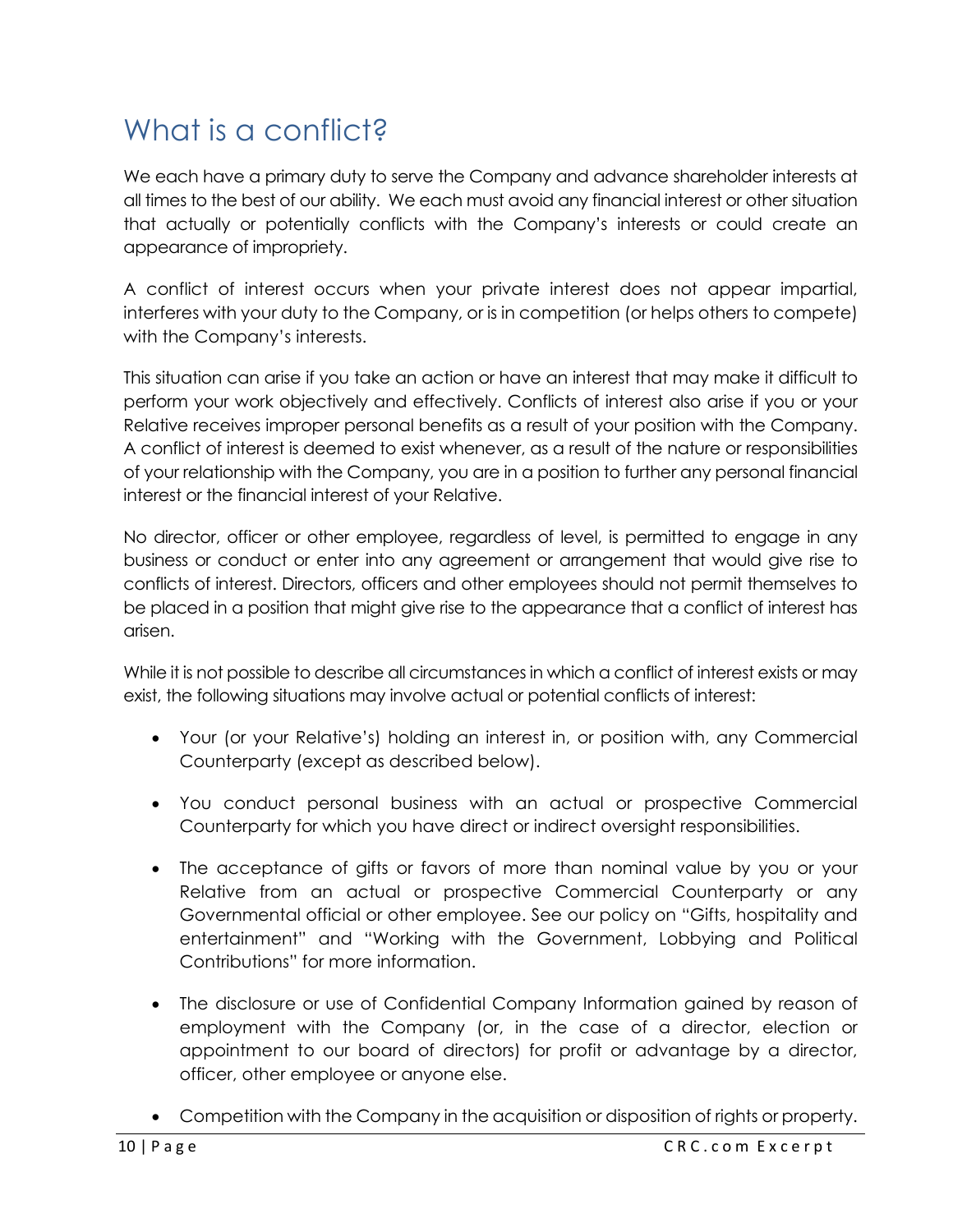## When is it not a conflict?

Sometimes non-Company interests are permissible because they are insignificant or do not significantly interfere with the Company's interests. It is not possible to list all situations that do *not* create a conflict, however, the following are examples of a few situations that do not create a conflict:

- An interest held by you or a Relative in a publicly traded company or partnership valued at less than 1% of the outstanding equity securities of the company or 10% of the partnership that does not confer the ability to influence or direct policies or management of the company or partnership.
- An interest held by you or a Relative through an investment in a widely-held mutual fund.
- A Relative works for the Company outside your chain of command and obtained their position without your influence.
- A relationship or action involving or benefiting you or a Relative that is disclosed in accordance with this policy and affirmatively determined by outside legal counsel or our chief executive officer, our General Counsel, our board of directors or a board committee, as appropriate, to be immaterial or otherwise not to be a conflict.

If your situation is not covered above, you must discuss it with the Compliance Officer. How you obtained your interest (e.g., inheritance or gift) is not important.

#### To do

- Immediately report conflicts or potential conflicts of interest to the Compliance Officer so they can be handled appropriately.
- Disclose to the Compliance Officer any family or romantic relationships, or close friendships, you have with any Commercial Counterparties of CRC for which you have direct or indirect oversight responsibility.
- Inform the Compliance Officer if you are considering serving on the board of any for-profit entity.
- Inform the Compliance Officer if you have a material direct or indirect interest in a transaction in which the Company is a party.
- Encourage joint ventures and joint interests we do not control to comply with this policy.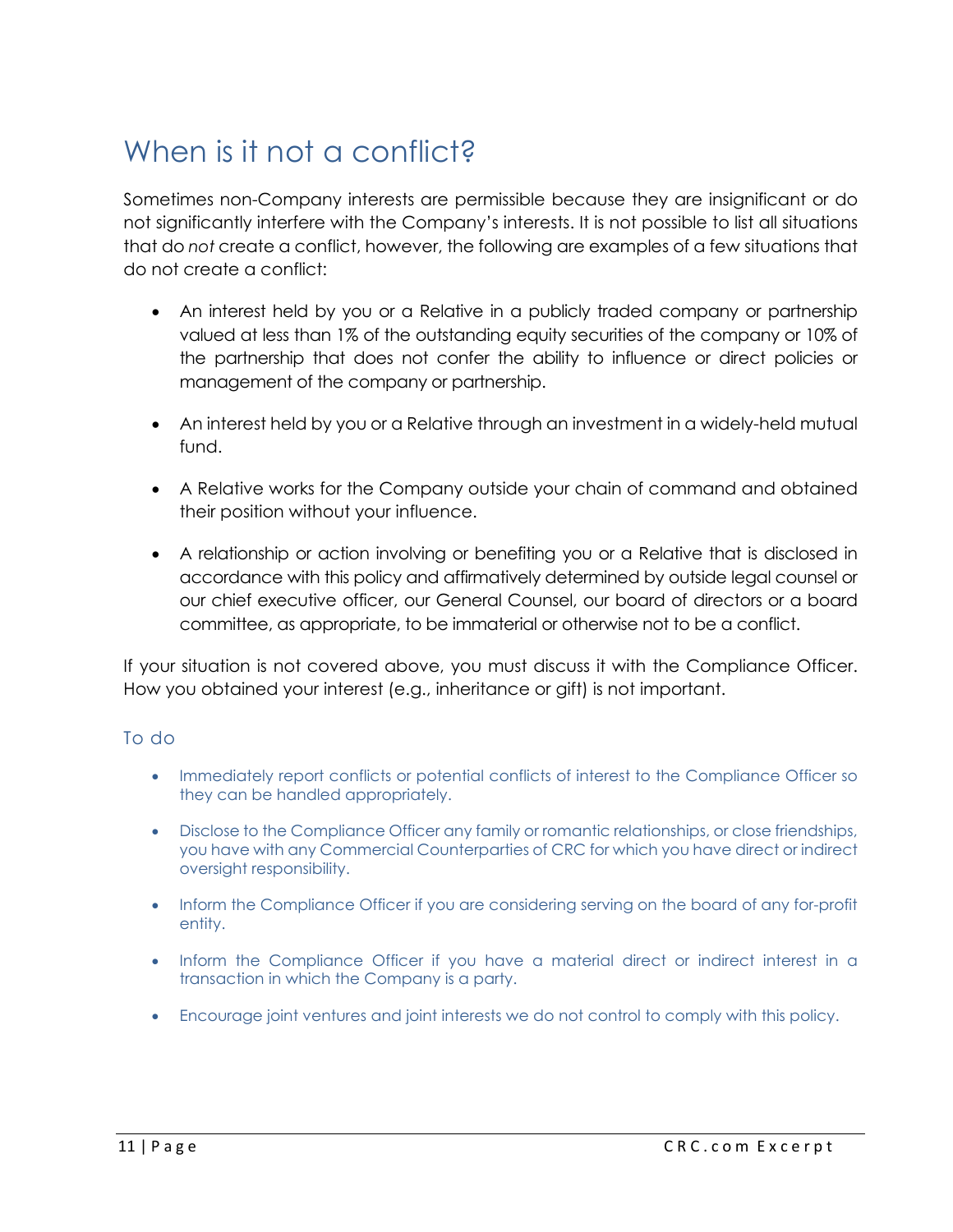#### Do not

- Do not use your position with the Company to get benefits from Commercial Counterparties.
- Do not use a CRC Commercial Counterparty, for which you have direct or indirect oversight responsibility, for any goods or services purchased for personal use unless it is preapproved by the CRC Compliance Officer. Any discount from the CRC Commercial Counterparty must be disclosed as part of such request for pre-approval.
- Do not permit Commercial Counterparties to violate this policy.
- Do not take, or help anyone to take, any existing or reasonably anticipated opportunity or benefit of the Company (directly or indirectly, including for the benefit of a Relative), including:
	- o opportunities that are discovered while using Company property, information or your position with the Company,
	- o using Company property, information or position with the Company, or
	- o competing with the Company.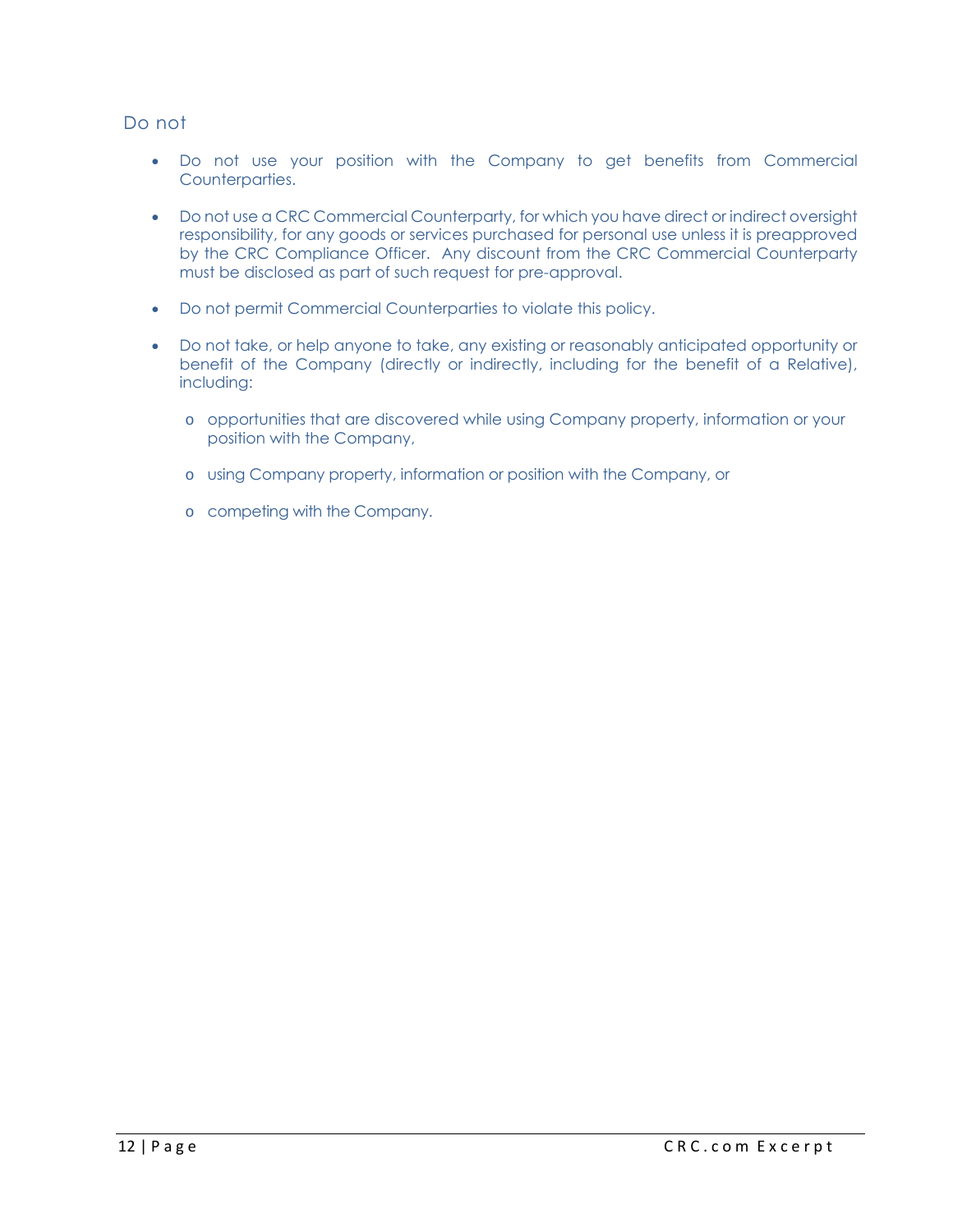## **Following the Law**

## Compliance with Laws, Rules and Regulations

Obeying the law, both in letter and in spirit, is the foundation upon which our ethical standards are built. All directors, officers and other employees must respect and obey the laws, rules and regulations of the United States, the State of California, and the counties, cities, and other states and countries in which we operate. Ask questions and seek advice from supervisors, managers, the legal department or other appropriate personnel if you have any doubt regarding the legality of an action taken, or not taken, on behalf of the Company.

#### Do not

Do not permit Commercial Counterparties to cause the Company to violate this policy.

#### To do

Encourage joint ventures and joint interests we do not control to comply with this policy.

### Insider Trading

Trading securities based on Material nonpublic information is illegal and harms our reputation. The Company's board of directors has determined that certain transactions that remove the risk of ownership of Company securities or the ability to control subsequent transactions in Company securities are inappropriate.

Directors, officers or other employees:

- May not gain from any Material nonpublic information relating to the Company or any publicly-traded Commercial Counterparty.
- Who possess Material nonpublic information may not purchase or sell any securities of the Company or any such Commercial Counterparty. Purchases and sales are broadly defined:
	- o Entering into a contract for a purchase or sale is the same as making the actual purchase or sale.
	- o Derivatives transactions and stock option exercises should be considered purchases or sales.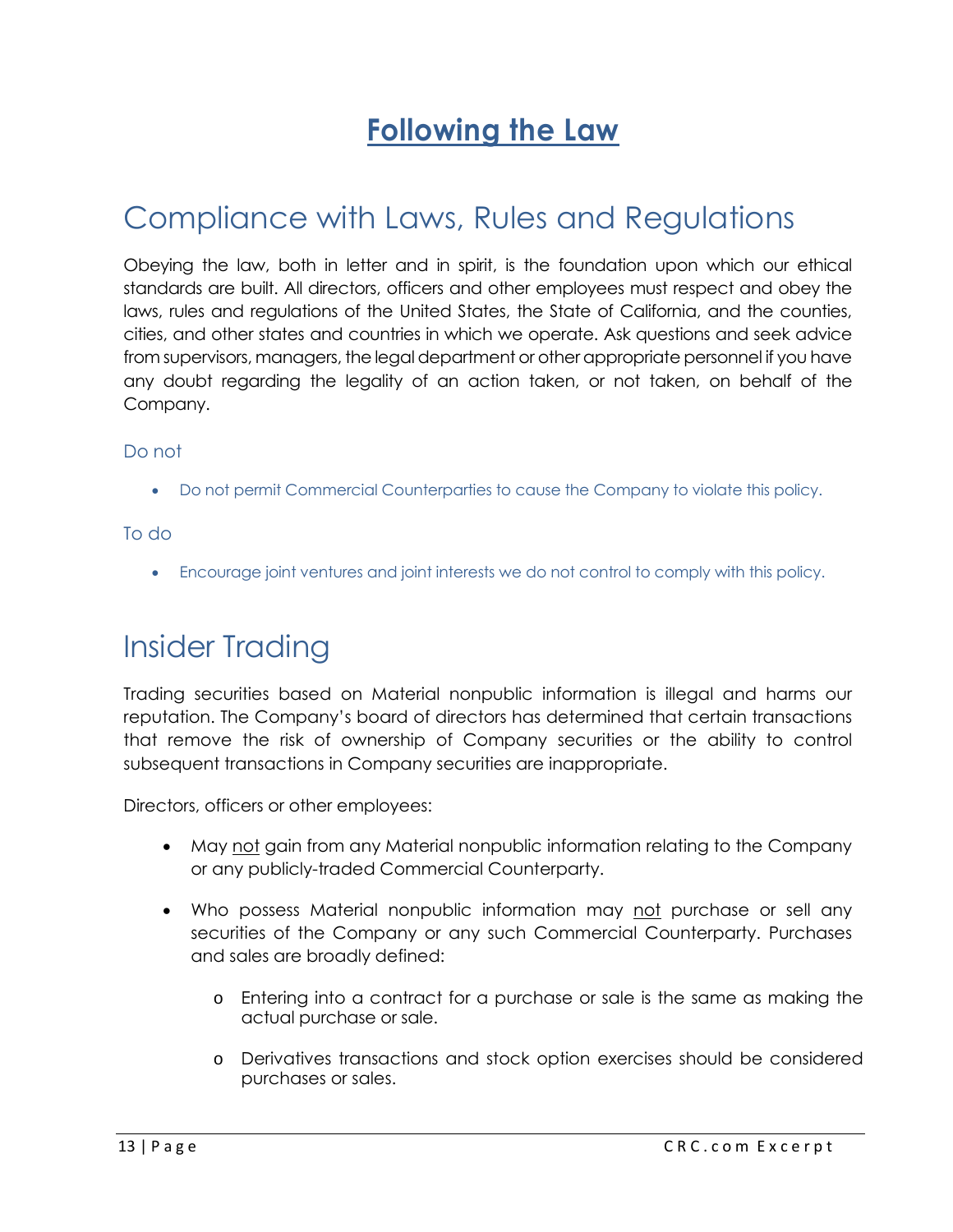- May not disclose any such Material nonpublic information to others, other than in the course of performing their Company responsibilities.
- Must also comply with our policy on use of Confidential Information.
- May not, and immediate family members and other Relatives living in the home of a director, officer or other employee may not:
	- o sell the Company's securities short.
	- o buy or sell options, hedges, prepaid variable forwards, equity swaps, exchange funds, forward-sale contracts, collars, other derivatives or monetizations on Company securities.
	- o hold Company securities in margin accounts or other programs that may buy or sell Company securities without specific direction (other than broad-based mutual funds).
- May not, and immediate family members and other Relatives living in the home of a director or executive officer may not, mortgage or pledge Company securities as collateral for a loan.

#### Do not

 Permit Commercial Counterparties to use Company information to trade securities in violation of law.

#### To do

- If you are a director, Section 16 Officer, comply with our policies on reporting your activity in Company securities, which are available from the legal department.
- If you are a director, Section 16 Officer or regularly come into possession of Material nonpublic information (e.g., in your role in the accounting, finance or legal departments) comply with our pre-clearance and blackout policies available from the legal department.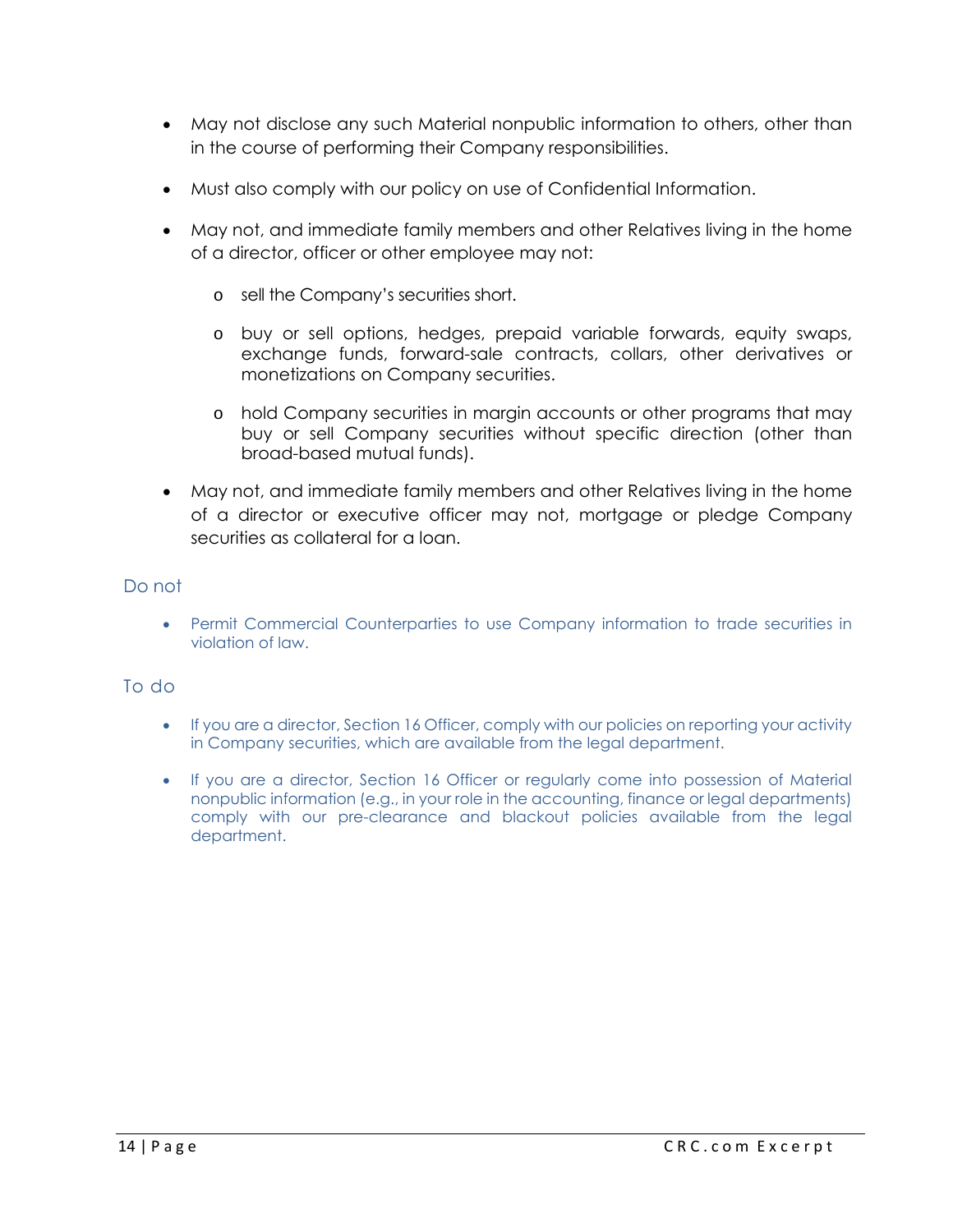## Reserves Estimates

SEC regulations require us to follow certain rules for disclosing our oil and gas reserves.

Comply fully with all applicable rules, regulations, guidelines and definitions mandated by the SEC when preparing our annual estimates of oil and gas proved reserves and, if reported, probable or possible reserves.

Book hydrocarbons as proved reserves only when you have a "high degree of confidence" they will be recovered – meaning that EUR is much more likely to increase or remain constant than decrease as more geoscience, engineering and economic data become available over time.

#### To do

 Comply with our procedures on booking oil and gas reserves within the limits imposed by this policy.

## Antitrust Compliance

Federal and state antitrust laws are designed to promote fair competition for the benefit of consumers. They restrict: formation of cartels and other collusion that restrains competition, mergers and acquisitions that substantially reduce competition and creation of monopolies. Comply fully with all federal and state antitrust laws, rules and regulations. Failure to comply could result in civil and criminal penalties.

#### To do

- Avoid discussions with our competitors about pricing, terms and conditions, costs, marketing plans and any other proprietary or Confidential Company Information.
- Have all proposed actions *in coordination with* our competitors reviewed by the legal department.
- End any inappropriate conversations with our competitors at once and never agree on any matter that might be perceived to be anticompetitive in nature without first consulting our legal department.
- Obtain advance approval from our legal department before joining a trade association.
- Encourage joint ventures and joint interests we do not control to comply with this policy.

Do not

Do not engage in bid-rigging, price-fixing, boycotts or other anti-competitive behavior.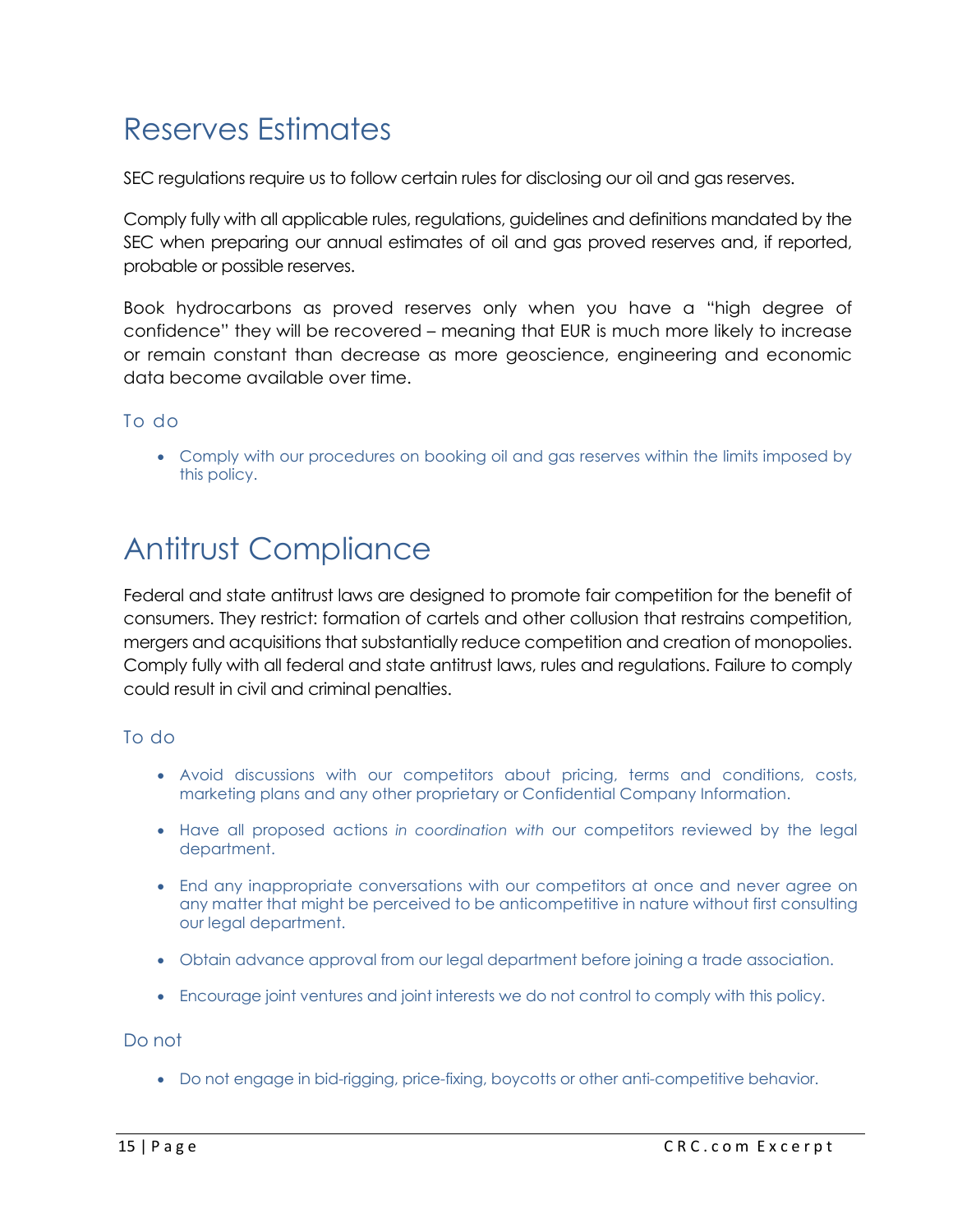- Have all proposed commercial restrictions on our suppliers, customers or competitors reviewed by the legal department.
- Have all proposed significant property or corporate securities acquisitions reviewed by the legal department for antitrust concerns.
- Do not permit Commercial Counterparties to cause the Company to violate this policy.

## External Public Communications

We seek to provide full, fair, accurate, timely, understandable and consistent information to our key stakeholders including Government authorities, employees, Market professionals or our securities holders, news media and the general public. We must comply with securities laws rules and regulations, including Regulation FD, in all such communications, including press releases, presentations, speeches, advertisements, interviews, corporate publications, brochures, analyst presentations, website material and filings with the SEC.

You can communicate with Commercial Counterparties that are not Market professionals or our securities holders in the ordinary course of fulfilling your Company responsibilities and to the extent in compliance with our other policies (such as our policy on Confidentiality). However:

- Only the Chief Executive Officer, Chief Financial Officer, Vice President of Investor Relations, Vice President or Senior Director, Public Affairs/Communications and other members of our communications department or their designees can speak to the *media* or others who distribute information publicly.
- *Accidents* and other operational incidents may be addressed only by our spokesperson designated under our incident communications procedures and guidelines developed by our HSE department.
- Only the Chief Executive Officer, Chief Financial Officer, General Counsel and the Vice President of Investor Relations or their designees can speak for the Company to *Market professionals or our securities holders*.
- Get prior approval from our communications department for printed and electronic presentations, papers, abstracts, articles and newsletters that could be distributed to the public except:
	- o materials used in legal or administrative proceedings or permit applications,
	- o emergency reports,
	- o SEC filings, and
	- o responses to regulatory requests.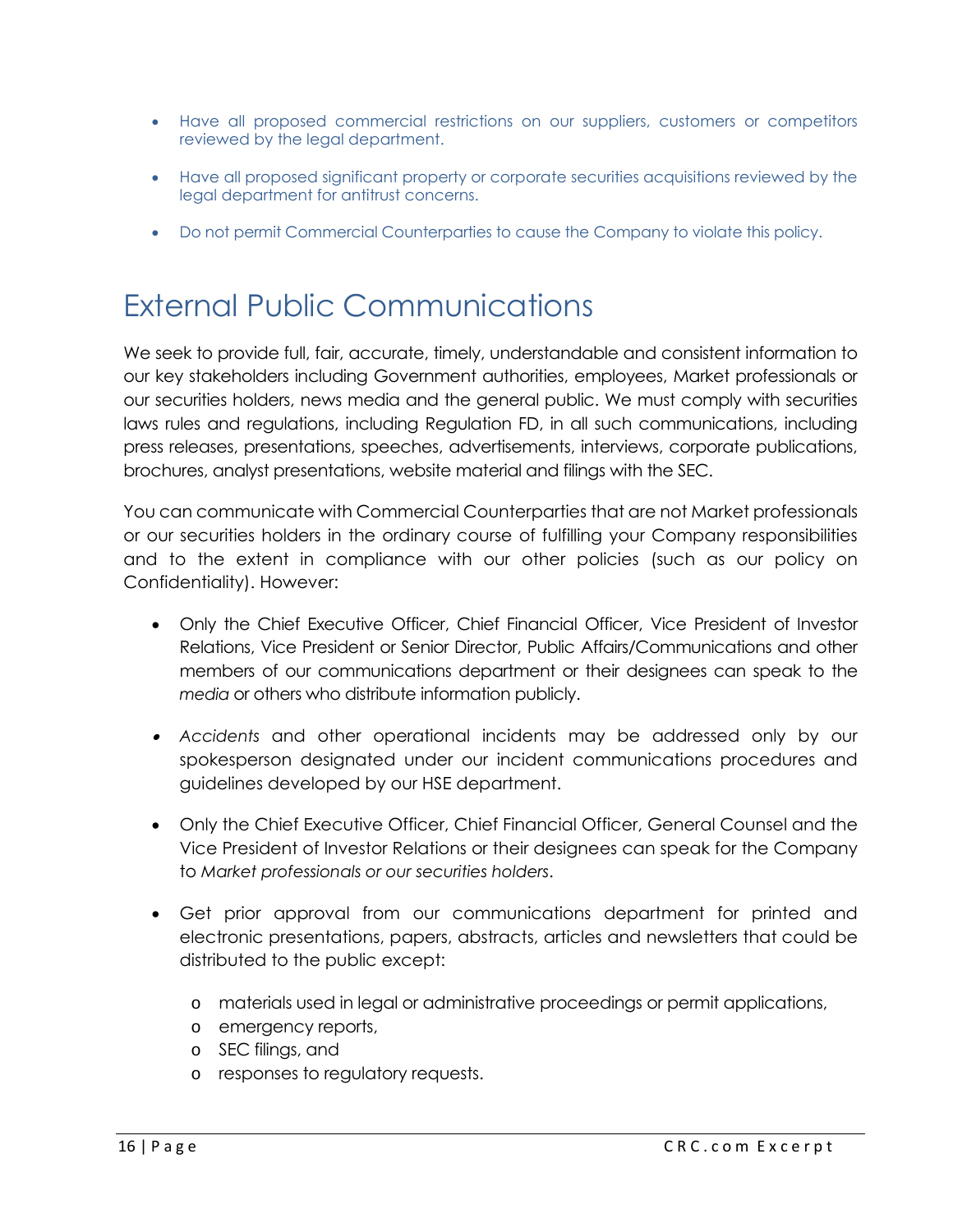Unless approved by our communications department, do not represent or suggest in any social media activity that you are authorized to speak on behalf the Company, use the Company's logo or imply that the Company has reviewed or approved the content you post. If it will not be obvious from the content or context of your post, you should specifically state, "The views expressed are my own. They have not been reviewed or approved by California Resources Corporation." Remember that all our other policies, including those governing confidentiality, apply to your use of social media.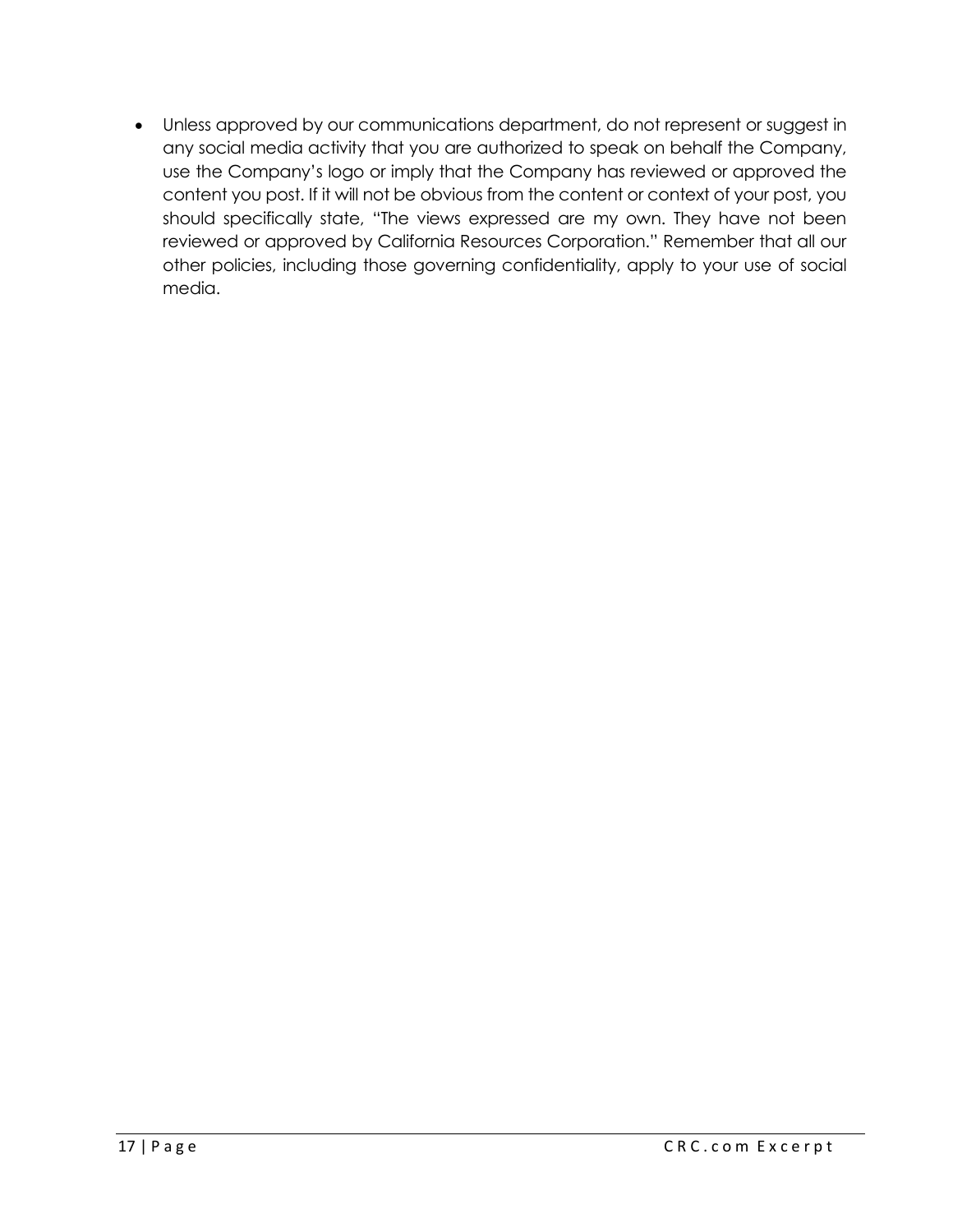# **Respecting Our Colleagues and Neighbors**

### Equal Opportunity Employment

Equal opportunity in employment is one of our cornerstone commitments. Do not make employment decisions in recruiting, hiring, development, compensation or promotion based upon sex, race, color, religion, national origin, citizenship, age, disability, marital status, sexual orientation, gender identity or expression or any other legally protected categories. Provide reasonable accommodation for employees' disabilities or religious beliefs and practices. All members of management are responsible for communicating, implementing and enforcing our policies regarding equal opportunity in employment.

#### Do not

 Do not discriminate among employees or potential employees in recruitment, hiring, compensation, promotion, demotion, transfer, training and development, termination, layoff, discipline, work assignment or other job opportunities based on the categories noted above.

### Health, Safety and Environmental

Protecting people and the environment is one of our highest priorities. Protecting our assets is a basic responsibility for each of us. Take responsibility for HSE activities related to your work.

- Take reasonable measures to prevent, detect, mitigate and report illegal, fraudulent or violent activity involving our employees or assets.
- Comply fully with all applicable HSE laws, rules and regulations, this policy and other HSE policies applicable to your work.
- Stop any work or action that you perceive to be unsafe, illegal or that, if continued, may adversely affect the environment or the health and safety of any individual.
- Report suspected non-compliance with HSE laws, rules and regulations, this policy and other HSE policies applicable to your work to your immediate supervisor.
- Report suspected, ongoing or threatened criminal activity, unauthorized possession or use of a weapon and other security emergencies to law enforcement and your supervisor.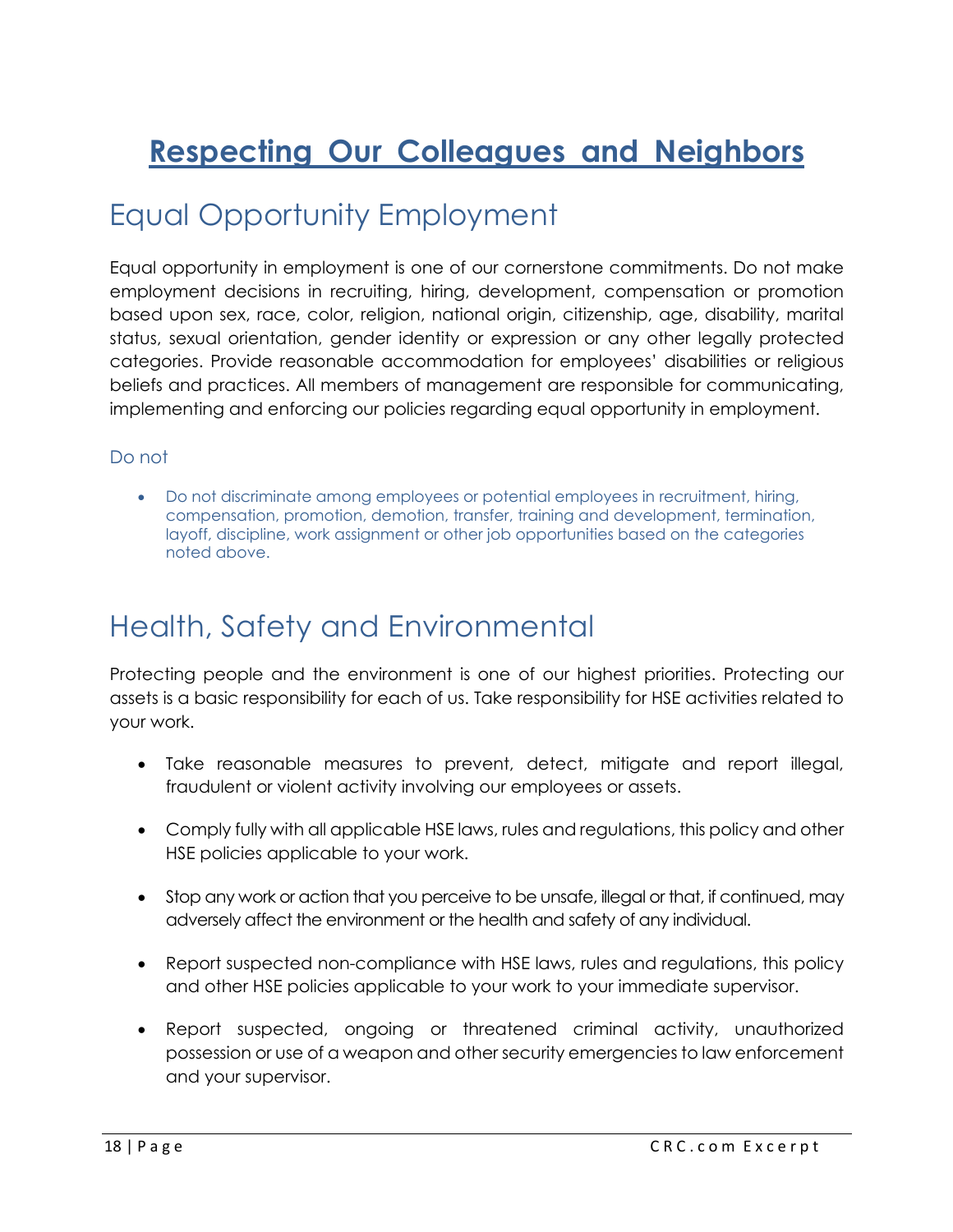#### To do

- Seek to exercise our rights as a participant in any joint ventures, joint interests or assets in which we do not have operational control in a manner that is consistent with the purpose of this policy.
- Notify our HSE department of releases, spills, discharges or emissions of regulated substances that may be subject to reporting, as well as ongoing or future activities that may require a government permit or approval or amendment of an existing permit or approval.
- Report immediately by telephone to risk management and the HSE department any accident resulting in serious bodily injury to third parties or employees, significant physical damage to the property of third-parties or employees, including but not limited to fires, explosions or vehicle accidents, and environmental incidents such as an unintended release of substances to the air, water or land which could result in claims against us. Report all other incidents by email to risk management and the HSE department as soon as practicable.
- Follow all reporting requirements of any governing agency for any incidents.
- Report emergency and security matters to appropriate law enforcement or emergency services personnel as required by applicable laws, rules or regulations and also notify your supervisor and the HSE department.
- Report violent acts or threats by or against our employees or contractors, but not warranting an emergency response, to an appropriate human resources department representative and HSE officer.
- If you are a Company leader:
	- o Integrate HSE and community outreach considerations into your business planning and decision-making processes for existing and proposed facilities and operations.
	- o Verify compliance with this policy and applicable HSE laws, rules and regulations through self-monitoring programs and regular assessments of business units, assets or facilities, and, in a timely manner, correct any deficiencies noted.
	- o Promptly mitigate, or discontinue participation in, any activity that you perceive may pose a significant risk to health, safety or the environment, and report that condition to your supervisor and the HSE department.
	- o Promote continuous improvement in HSE performance.
	- o Take appropriate responsibility, when remediation is required, for our past operating practices.
	- o Report suspected illegal or fraudulent activity to the legal and internal audit departments or through our anonymous hotline.
- Encourage joint ventures and joint interests we do not control to comply with this policy.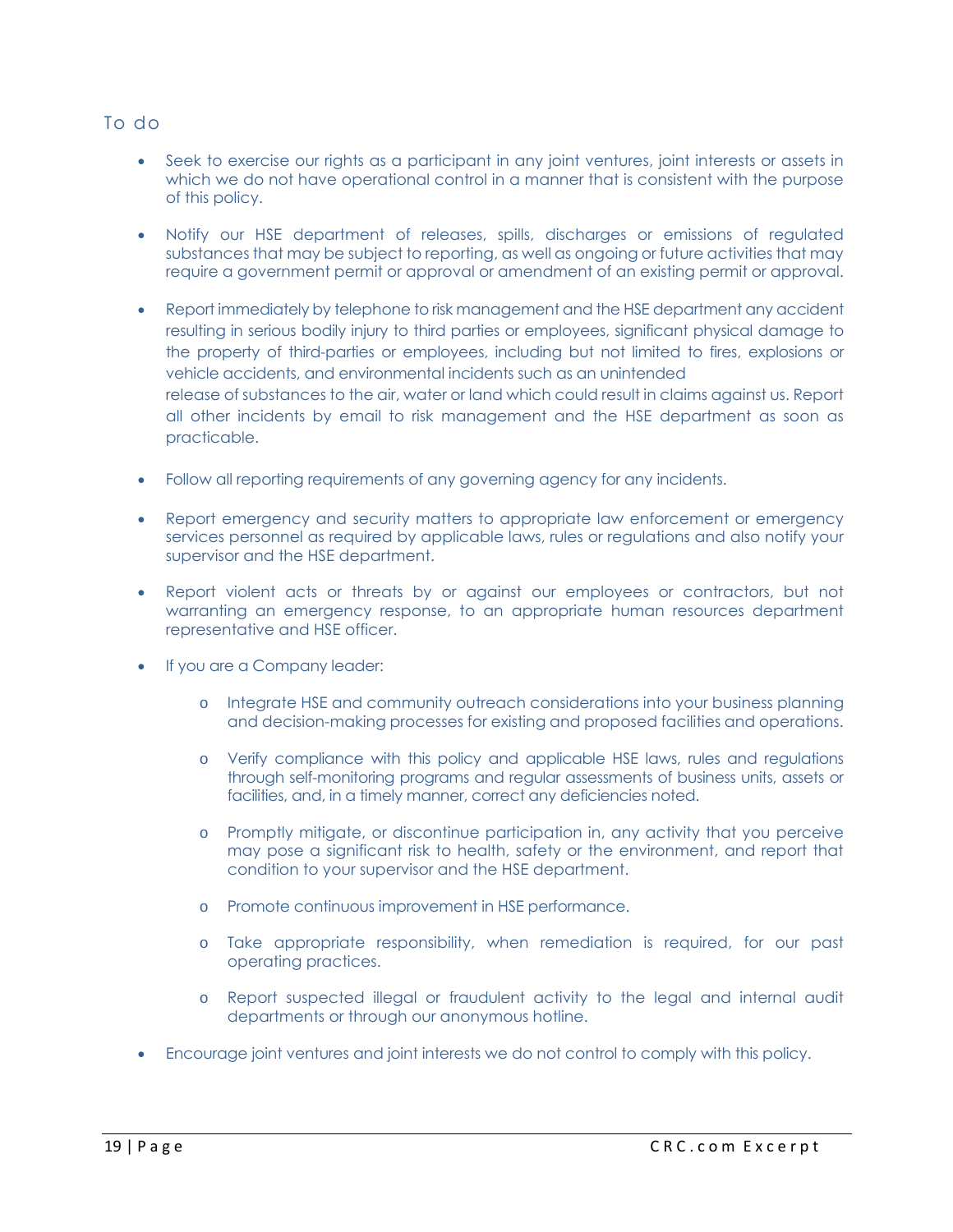#### Do not

Do not permit Commercial Counterparties to cause the Company to violate this policy.

### Conducive Workplace

As a top priority, we are committed to providing a workplace environment that allows all employees to perform to the best of their ability free from harassment, violence or the effects of substance abuse.

We commit to:

- Seek to provide a safe workplace that is free from discrimination, substance abuse, violence and from unsolicited and unwelcome sexual advances and harassment.
- Seek to provide a workplace in which we respect one another as individuals, show courtesy and foster personal dignity.
- Recognize and respect the right of employees to exercise lawful rights of free association.
- Comply with all applicable federal, state and local employment laws, rules and regulations.

Our employee handbook provides additional important information about keeping our workplace free from harassment, violence or the effects of substance abuse.

#### To do

- Understand the meaning of, avoid and report:
	- o Unwelcome sexual advances.
	- o Conditioning of any employment decision on the performance of sexual favors.
	- o Abusing another employee verbally, physically or through media.
	- o Intimidation or other hostile acts.
	- o Creation of a hostile work environment.
	- o Any other act that is offensive or interferes with another employee's performance.
- Participate in mandatory training on workplace harassment prevention.
- If you are a leader within the Company, treat any investigations of policy violations confidentially, consistently and promptly and work with the human resources and legal departments, who will manage investigations.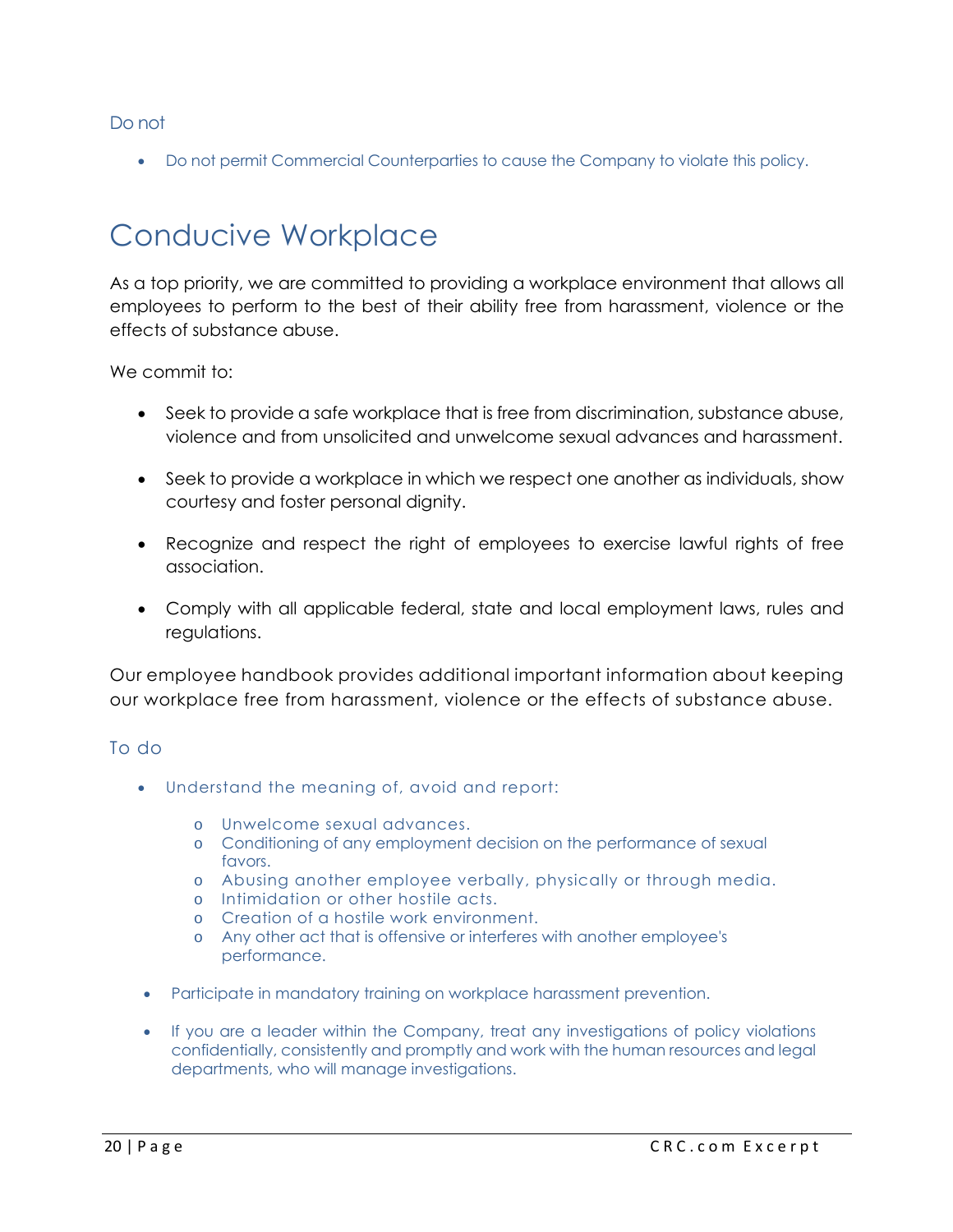Encourage joint ventures and joint interests we do not control to comply with this policy.

Do not

Do not permit Commercial Counterparties to cause the Company to violate this policy.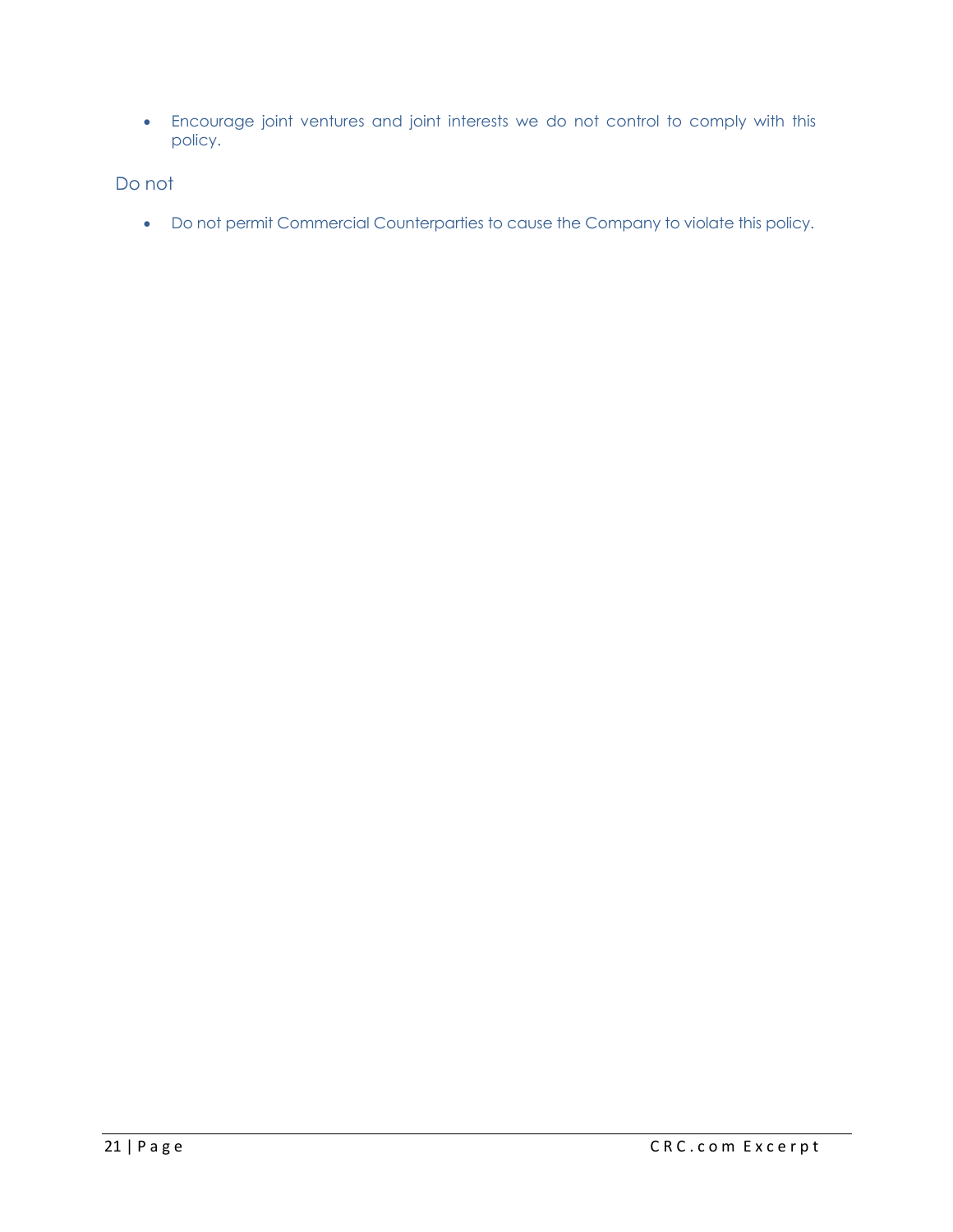# **Protecting Our Assets**

## Confidential Company Information

Confidential Company Information is a valuable Company asset. Disclosure or use for non-work purposes could have significant consequences. Keep all Confidential Company Information (and similar information of third parties) confidential and protected from disclosure – even after your employment ends. Remember that the format of the Confidential Information dictates what method of protection will work – from locking a document in a drawer to maintaining a strong password. Employees and non-employee Representatives have a right of access to Confidential Company Information *only* as required to do Company work. Employees will be required to sign a confidentiality agreement as a condition of employment.

## Approvals for Corporate Actions

Seek the correct approvals before acting on behalf of the Company. Approvals must be written unless immediate danger threatens human life, health, safety, the environment or property. Transactions, charitable contributions or other matters that are related may not be broken into increments for approval. The Company's authorized approval process sets forth the maximum amount that can be approved for certain Company transactions. All other significant uses of Company assets must be approved by an officer with the corporate title of at least Executive Vice President.

## Travel & Entertainment

We will reimburse employees for reasonable expenses incurred in the performance of our business based on the business purpose and the location visited. Some expenses are not permitted – See "Gifts, Hospitality and Entertainment" for more information.

We seek to minimize travel and entertainment costs. Alternatives such as telephone conferences, video conferences and online meetings should be considered prior to deciding that travel is necessary.

Promptly submit your expense report using the expense report system available on our intranet. Directors should submit receipts for reimbursement to the Corporate Secretary, an Assistant Corporate Secretary or their executive officer liaison.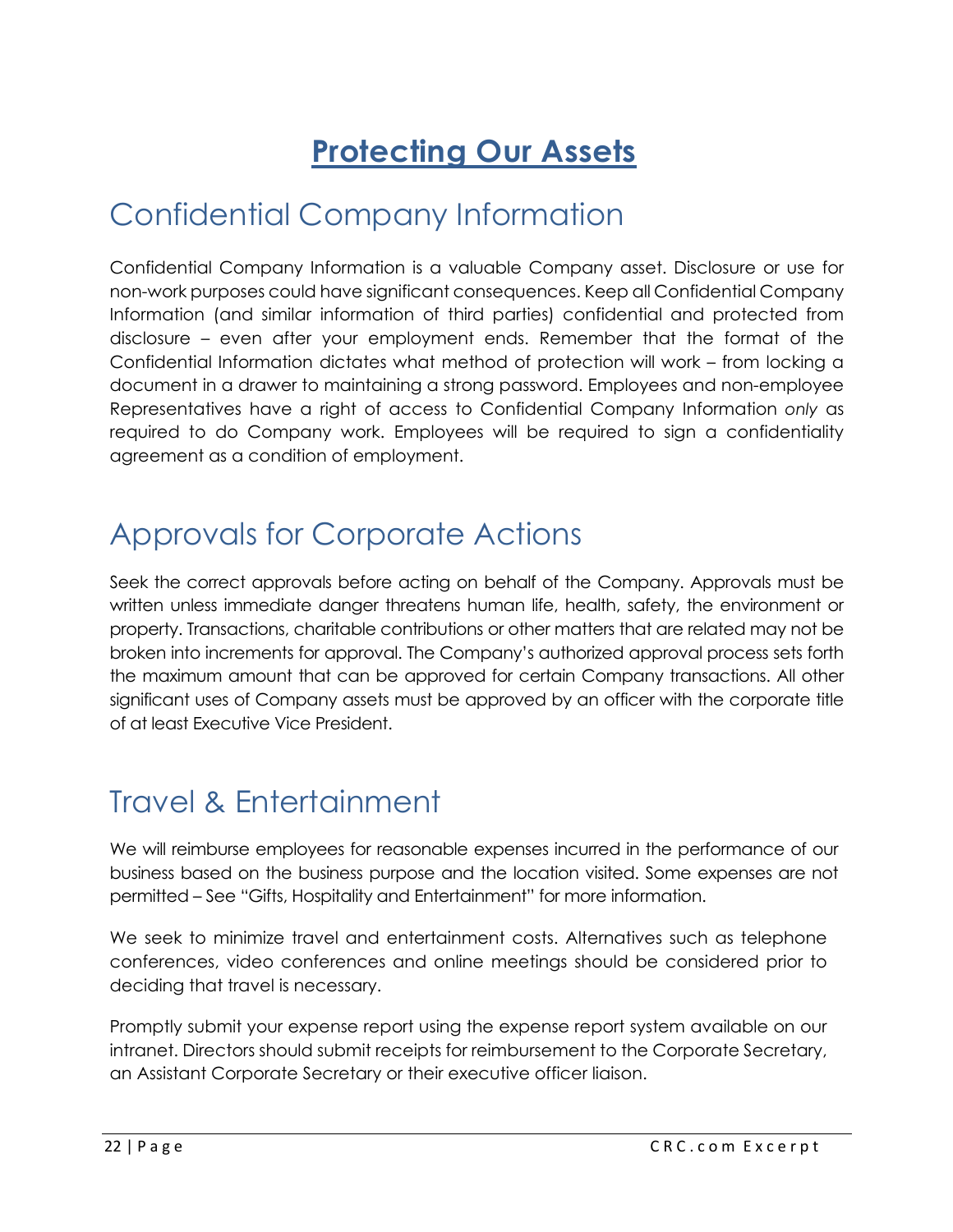# Control of Corporate Assets – Supply Chain, Inventories and GAAP

We maintain controls over the use of our assets in order to protect them from loss or misuse. Do not use any Company assets or funds for any unlawful, improper or non-business purpose. Protect Proprietary Company Assets. Report suspected fraud, theft or waste of our assets. The purchasing cycle involves the following four steps:

- 1) Requisition of materials or service
- 2) Contracting
- 3) Receipt of material or service
- 4) Invoice approval

No employee is permitted to be responsible for more than two of the above four steps with respect to a single purchasing event. It is also prohibited for a single employee to be both the authorizer of a contract or agreement and the approver of the related invoice(s). Every purchasing event, with limited exceptions, must be made in accordance with the requirements set forth by the supply chain management department.

Each business unit, plant or location must perform a physical count of all inventory that it is storing or staging prior to use at least once in every three-year period. Each physical count must be reconciled to the accounting records, variances researched and adjustments timely made and reviewed by our accounting department. Each physical count must be witnessed or executed by someone independent from the day-to-day custody of the inventory being measured.

We present our financial results fairly and in conformity with GAAP. We acknowledge responsibility for the design, implementation and maintenance of programs and controls to prevent and detect fraud as necessary to comply with laws, rules, regulations and GAAP; for adopting sound accounting policies; and for the design, implementation and maintenance of internal control relevant to the preparation and fair presentation of the consolidated financial statements and to provide reasonable assurance against the

possibility of misstatements that are material to the consolidated financial statements, whether due to error or fraud.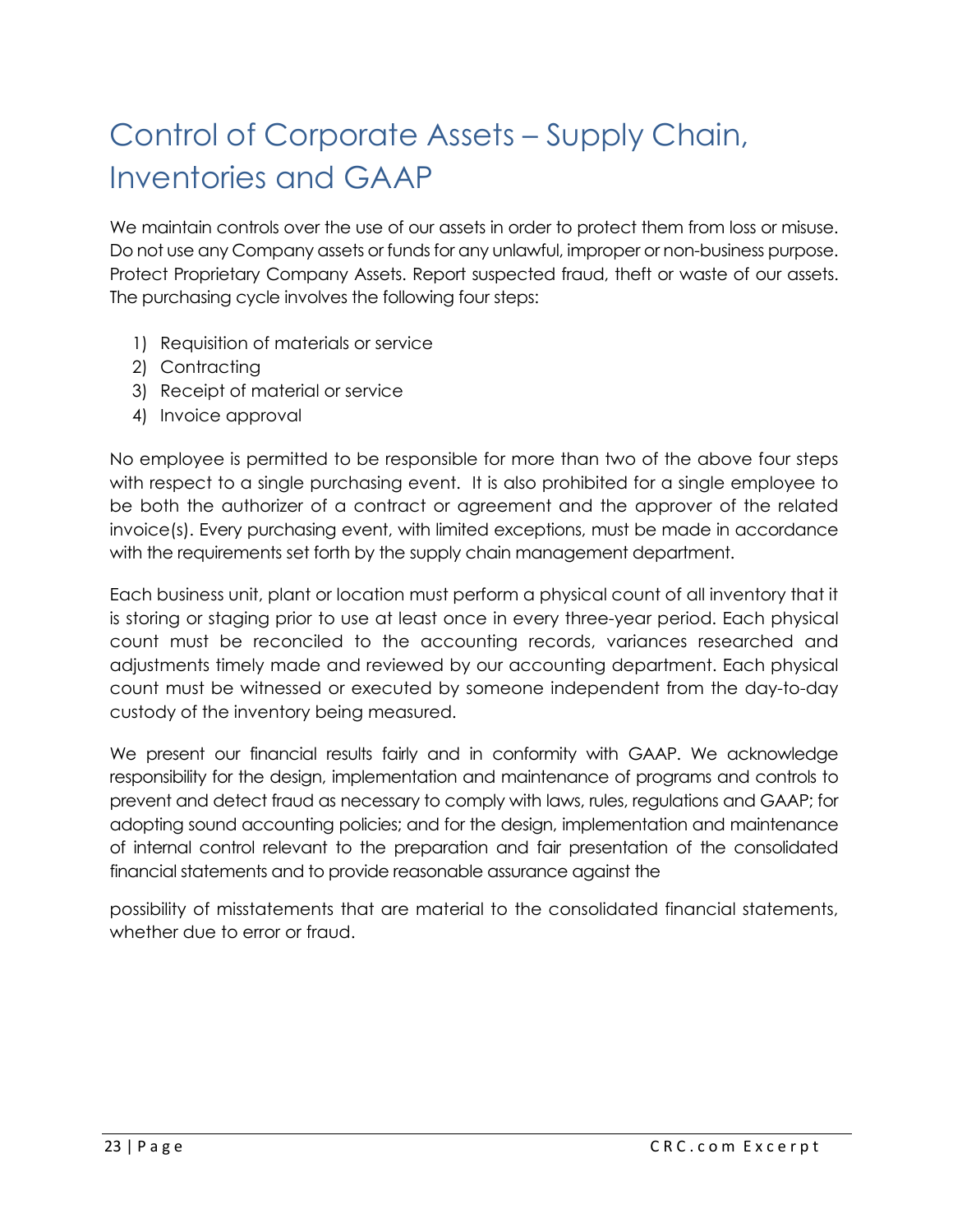## Risk Control Related to Marketing

All commodities trading done for the Company and our Subsidiaries must be conducted through our marketing subsidiary and other Company Subsidiaries authorized by our marketing department for such purpose. Only Authorized Marketers and Traders may transact in commodities and enter into commodities trading instruments for the Company or our Subsidiaries. All such transactions must be conducted in accordance with the marketing department's requirements.

 Authorized Marketers and Traders must know and follow the laws, rules and regulations applicable to the markets in which they conduct transactions.

### Records Management

Maintain our Records accurately so that they fairly reflect our transactions in reasonable detail.

Maintain our Records for the periods required in the Records Retention Schedule or, if longer, a Legal Hold. Take reasonable steps to ensure that our Representatives do the same. Observe normal records destruction periods when destruction is permitted as set forth in our Records Retention Schedule.

Do not, and take reasonable steps to ensure others do not, alter, destroy, mutilate, conceal, or delete information if it relates to any ongoing, threatened, or anticipated litigation, claim, audit, proceeding, or Governmental or Company investigation, even if a Legal Hold has not been formally instituted. Such information may be destroyed or deleted only at the direction of the legal or tax departments.

Employees and Representatives who are aware of any pending, threatened or anticipated litigation, claim, audit, proceeding, or a Governmental or Company investigation, or who have a reasonable basis to believe that an investigation will be or is being conducted by a court, tribunal, or Government department or agency, *are required to* retain all Records and non-Records related to such litigation or investigation even if the Records Retention Schedule otherwise provides for the disposal of such Records and non-Record information.

**A violation of this policy may also constitute a violation of civil or criminal law and may give rise to lawsuits and administrative, civil or criminal enforcement or charges, or other legal sanctions against the Company and the individuals involved.**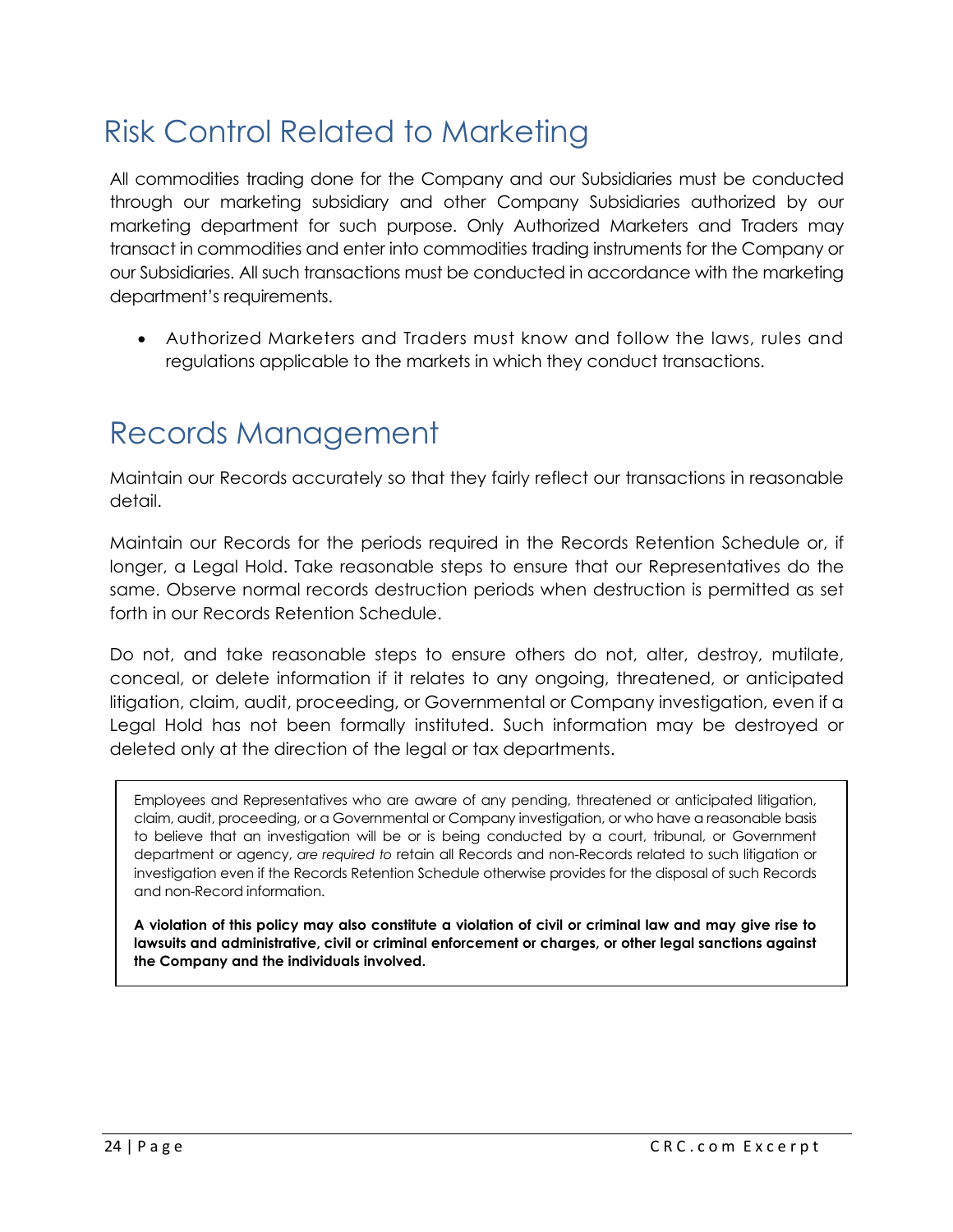### **Definitions**

*Authorized Marketers and Traders* – those individuals authorized by our marketing department to engage in commodity transactions on our behalf.

*Chief Compliance Officer* – our General Counsel.

*CFTC* – U.S. Commodity Futures Trading Commission.

*Code of Ethics –* the provisions of this Policy that govern ethical conduct, disclosures in public communications, compliance with laws, rules and regulations, reporting of code violations and accountability for adherence to the code in accordance with SEC Regulation S-K 406 and conflicts, corporate opportunities, confidentiality, fair dealing, protection and use of Company assets and reporting of illegal or unethical behavior in compliance with Section 303A.10 of the NYSE Listed Company Manual, together with such other addenda as are required to be included under such regulations.

*Commercial Counterparties* – customers, suppliers, service providers, competitors, business associates and others who do, or may do, business with us.

*Company* – California Resources Corporation or our subsidiaries or a combination of them as the context may require.

*Compliance Committee* – those Company employees designated from time to time to consider and resolve ethical matters under our policies or otherwise involving our business. Currently the Compliance Committee comprises the General Counsel, Chief Financial Officer and Executive Vice President, Finance.

*Compliance Officer* – the Chief Compliance Officer or an officer designated by the Chief Compliance Officer.

*Confidential Company Information* – all information relating to our business, or our directors, officers, other employees, non-employee Representatives or Commercial Counterparties:

- that derives actual or potential value from not being known to business competitors or the general public, or
- that could harm us or our customers if disclosed.

Such information is confidential whether in oral, written, physical, or electronic form, and whether or not such information is specifically identified as Confidential Information.

*Credit Transactions* – extensions of credit by the Company, including:

- A. creation of trade and non- trade accounts and notes receivable,
- B. establishment of or revisions to credit terms, credit lines or credit limits,
- C. acceptance and delivery of Financial Institution Credits or other forms of security for which the Company is either the beneficiary or the obligor, and
- D. formulation of contract provisions relating to credit terms and related financial conditions.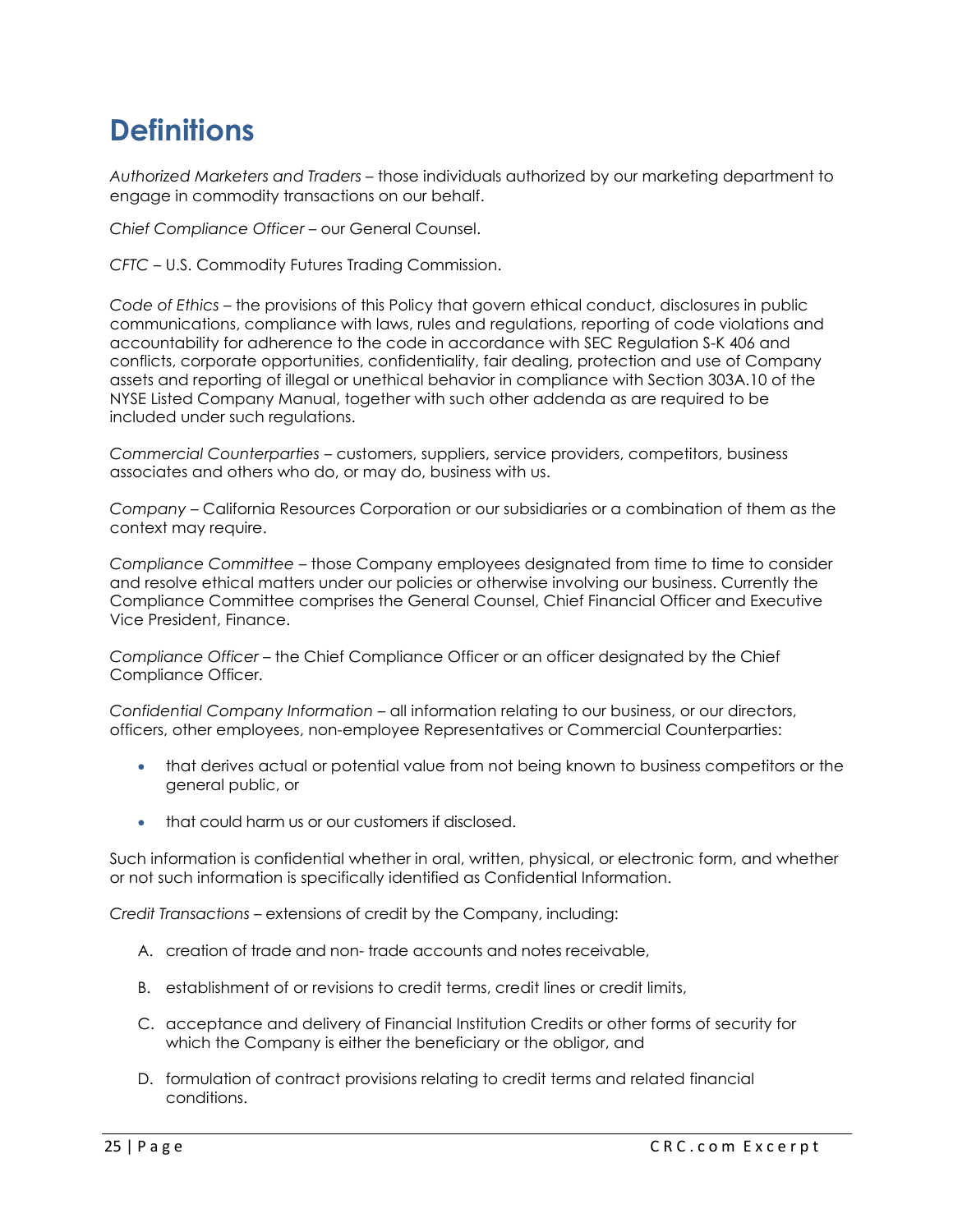*EUR* (Estimated ultimate recovery) – the sum of (i) cumulative hydrocarbon production as of a given date and (ii) the hydrocarbon reserves that are producible and expected to generate revenue in excess of operation costs, as of that date, by application of development projects to known accumulations.

*Executive Officer* – any of our officers listed as executive officers in our most recent Form 10-K or as otherwise designated by our board of directors as an executive officer from time to time.

*FERC* – Federal Energy Regulatory Commission.

*Foreign Contractual Arrangement* – any contract, agreement or arrangement (including any material modifications, amendments or renewals thereof) whether written or not, between us and any third party concerning activities or conduct of us or our Subsidiaries outside the United States.

*Foreign Government* – the government of any country other than the United States (including any ministry, department, agency, state-owned entity, political subdivision or other instrumentality thereof), or a public international organization.

*Foreign Official* – any officer or employee of a Foreign Government (including any ministry, department, agency, state-owned entity, political subdivision or other instrumentality thereof), or a public international organization, or any person acting in an official capacity for or on behalf of any such entity, any political party, any officer or employee of any political party, any candidate for public office, or any person acting in an official capacity for or on behalf of a political party or candidate for public office, in each case in any country other than the United States.

*GAAP –* United States generally accepted accounting principles, consistently applied.

*Government* – includes federal, state and local governments, departments, agencies, services, commissions and government-owned entities.

*HSE* – health, safety and environmental.

*Legal Hold* – a suspension of the deletion or destruction of, or an alternate means of preserving, specified Records or non-Records, instituted at the request of the legal or tax departments as a result of an ongoing, threatened, or anticipated item of litigation, claim, audit, proceeding, or Governmental or Company investigation.

*Material nonpublic information* – information about us that (1) has not been publicized or otherwise become generally available to investors and potential investors, (2) a reasonable investor is substantially likely to consider important to making a decision to purchase, sell, or vote Company securities or (3) significantly alters the total mix of information available about us. This information may include our operational and financial performance or our guidance as to future performance and important corporate events and plans, mergers, acquisitions, dispositions, investments, strategic plans, debt and other contractual defaults, securities offerings, securities redemptions, securities repurchase plans, stock splits, dividend changes, corporate restructuring, significant litigation and changes in senior management or management compensation.

*Market professionals and our securities holders* – any person who is a securities broker or dealer or associated person, an investment advisor or institutional investment manager or associated person or an investment company or hedge fund or affiliated person, subject to certain exceptions under federal securities laws.

*NYSE* – the New York Stock Exchange.

*Political Contribution* – any: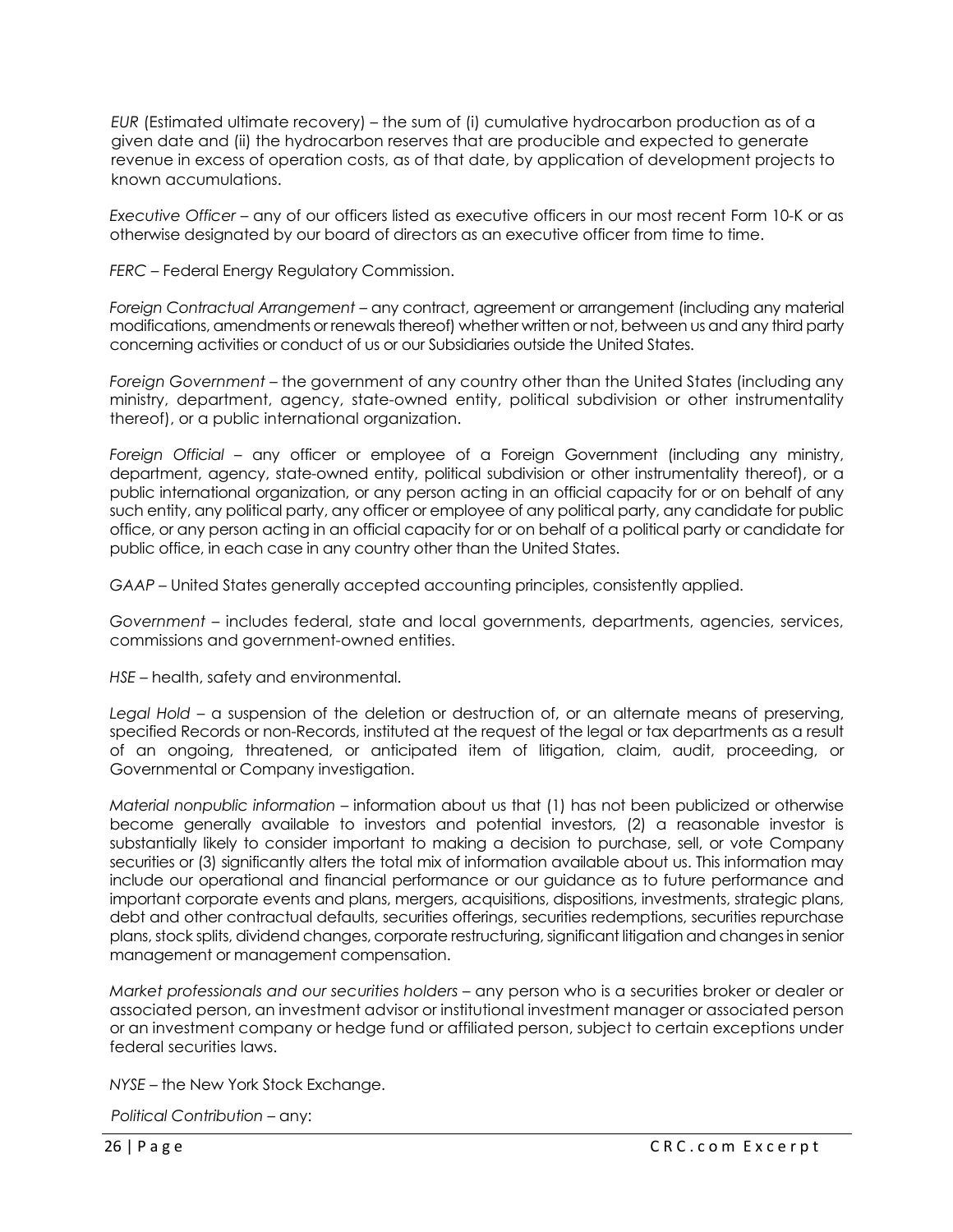- contribution or transfer of money or other thing of value,
- expenditure of money or other thing of value, including a donation of property, services or use of facilities,

to any political party, committee or candidate for public office, candidate committee, political action committee, or to any committee, person, business group or trade association for any political purpose or use. Money paid to attend a political fund-raiser or other political event or for a political fundraising item sold by a political party or committee or candidate also is a contribution.

*Proprietary Company Assets* – includes intellectual property such as trade secrets, patents, trademarks and copyrights, as well as business, marketing and service plans, databases, records, salary information and any unpublished financial data and reports.

*Record* – all information created or received and maintained by us or our Subsidiaries, directors, employees, or Representatives for the purpose of reflecting our or our Subsidiaries':

- **•** organization,
- functions,
- **decisions**,
- policies,
- procedures,
- **transactions,**
- operations,
- other business activities, or
- compliance with applicable regulatory requirements,

regardless of the format or medium in which such information is recorded and maintained.

*Records Retention Schedule* – our official list that shows the approved retention period and other attributes of Records by category.

*Regulation FD* – an SEC regulation adopted to address selective disclosure of information by publiclytraded companies. Regulation FD's purpose is to promote full and fair disclosure by requiring public disclosure of information disclosed to Market professionals or our securities holders.

*Relative* – a spouse and any of the following family members:

- Parents
- Grandparents
- Children (including adopted and foster children)
- Grandchildren
- Siblings
- Any parent-in-law, and
- Any brother-in-law or sister-in-law.

*Representative* – any contractor, agent, representative, or other service provider (including any temporary worker whose services are provided by a third-party contractor).

*SEC* – the United States Securities and Exchange Commission.

*Section 16 Officer* – our:

president,